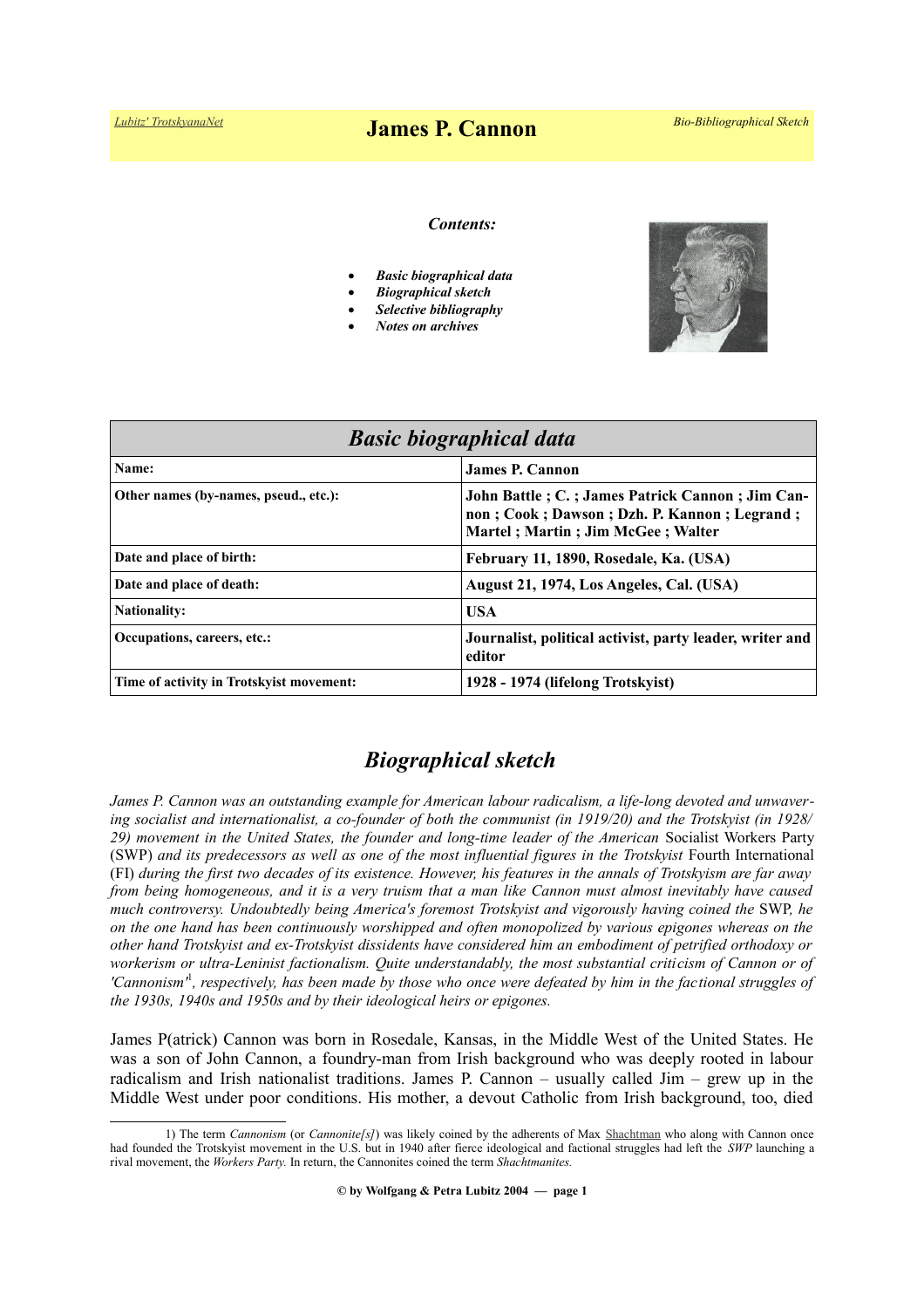when Jim was only twelve years old. Soon after, he left school and started work at a packing-house plant and later worked in a rail-road yard, only briefly returning to high school. At the age of 18, James P. Cannon joined the ranks of the *Socialist Party (SP)* of the United States in Kansas City and some years later became an active member of and a travelling organizer for the *Industrial Workers of the World (IWW)*, a radical union whose militants were better known as the *Wobblies*. Cannon who earned his living as a migratory worker getting what jobs he became, was trained by legendary labour radicals like Big Bill [Haywood](https://en.wikipedia.org/wiki/Bill_Haywood)<sup>[2](#page-1-0)</sup> and Vincent [St. John](https://en.wikipedia.org/wiki/Vincent_Saint_John) and soon became a renowned strike organizer, participant in many *IWW* struggles, orator and union journalist; later he also became editor of the Kansas socialist paper *Workers' World.*

Under the strong impact of the 1917 Russian revolution, Cannon became a spokesmen of the left wing of the *Socialist Party* and a co-founder of the communist movement in the United States in 1919/1920. A devoted Bolshevik and highly inspired by Lenin and Trotsky, Cannon soon became one of the key leaders of the *CP*[3](#page-1-1) *;* thus he was elected to the *Central Committee (CC)* of the *United Communist Party of America* in May 1920, wrote articles for the legal and illegal party press and functioned as organizer and agitator. In Cleveland, he edited the (legal) party paper *The Toiler* before he went to New York City chiefly participating in the day-to-day work of the top party leadership. Furthermore, Cannon functioned twice as American delegate – using the party name *Cook* – to the *Communist International (Comintern)*, for example taking part in its  $4<sup>th</sup>$  world congress in Moscow 1922 as well as representing the American communists in the *Executive Committee of the Communist International (ECCI)*. In America, Cannon helped to organize and from 1925 to 1928 headed – as national secretary – the *International Labor Defense (ILD)*, an organization created for providing legal defence to and solidarity with victims of political and judicial persecution, the most notable cases being of course those of [Sacco and Vanzetti,](https://de.wikipedia.org/wiki/Sacco_und_Vanzetti) Tom Mooney and Warren Billings. In the factional struggles taking part within the American *CP* during the mid-1920s, Cannon sided with the group around [William Z. Foster](https://en.wikipedia.org/wiki/William_Z._Foster) which was in opposition to the Jay [Lovestone](https://en.wikipedia.org/wiki/Jay_Lovestone) and Charles [Ruthenberg](https://en.wikipedia.org/wiki/C._E._Ruthenberg) leadership. In the wake of the  $6<sup>th</sup>$  world congress of the *Comintern* (Moscow, Summer 1928) which he attended as American delegate – along with [Maurice Spector](https://en.wikipedia.org/wiki/Maurice_Spector) – Cannon got acquainted with Leon Trotsky's and the Left Opposition's fundamental criticism of Stalinist-Bukharinist *Comintern* policy.

Back to America, he soon began to take up the cause of Trotsky's Left Opposition and to challenge the Stalinist course of the party leadership by openly advocating and disseminating Trotsky's criticism, his ideas and his writings. In October 1928, Cannon found himself excluded – together with two other key figures, Max [Shachtman](https://www.trotskyana.net/Trotskyists/Bio-Bibliographies/bio-bibl_shachtman.pdf) and Martin [Abern](https://www.trotskyana.net/Trotskyists/Bio-Bibliographies/bio-bibl_abern.pdf) – from the ranks of the *CP* as 'Trotskyist' deviationist. The expellees, together with a couple of sympathizers, formed the *Opposition Group in the Workers (Communist) Party of America*, a nucleus of what should become the American Trotskyist movement. Cannon and Shachtman began to edit a weekly organ, *The Militant*, for many years the most renowned English-language mouthpiece of Trotskyism, the first issue of which was published in November 1928. Some months later, Cannon, Shachtman, Abern and their followers founded the *Communist League of America (Opposition) (CLA)* which at the beginning regarded itself as an 'external faction' of the *CP* and soon became the American arm of Trotsky's *International Left Opposition (Bolshevik-Leninists) (ILO)* (later renamed *International Communist League, Bolshevik-Leninists, ICL-BL*); During the 1930s, Cannon became the almost unchallenged leader of the *CLA* which could win over a considerable number of devoted militants on the far left and thus was able to intervene in strikes and workers' struggles in New York and Minneapolis. In 1934, the *CLA* under Cannon's guidance joined

<span id="page-1-1"></span><span id="page-1-0"></span><sup>2)</sup> That was the popular name of William Dudley Haywood (1869-1928)

<sup>3)</sup> Please note 1) that the official name of American *CP* changed several times; thus the party which Cannon helped to set up, at the beginning was called *Communist Labor Party*; 2) that the American *CP* for several years had to work at least semi-illegally and was constituted by a legal and an illegal arm, respectively, and 3) that in 1919 there were two communist parties founded simultaneously, The *Communist Party of America* and the *Communist Labor Party*, both illegalized in early 1920; in the same year, the *United Communist Party* was launched.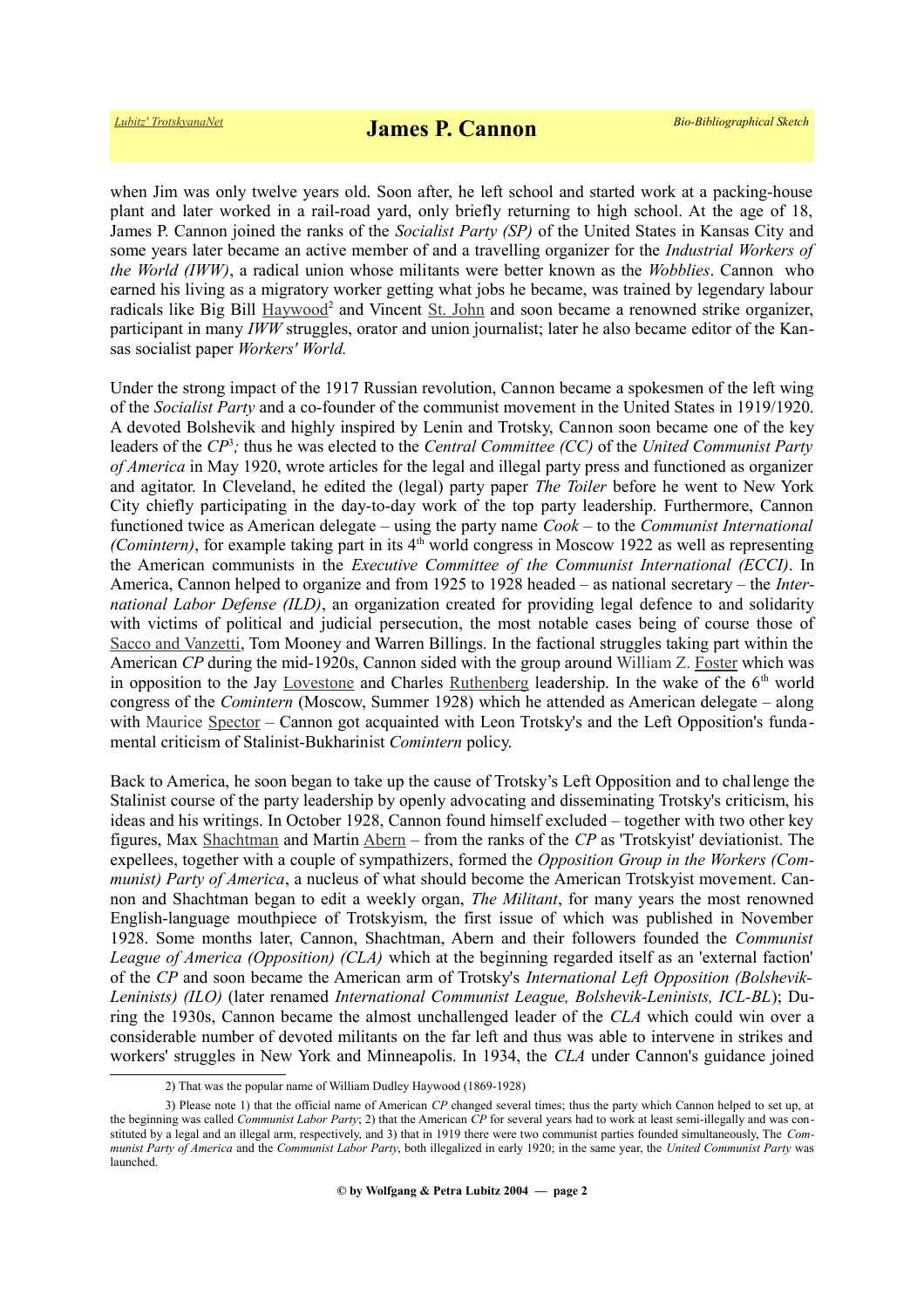forces with another left oppositional formation, Abraham J. [Muste's](https://en.wikipedia.org/wiki/A._J._Muste) *Workers' Party,* and began to publish a theoretical journal with title *New International*. After a period of factional struggles about the question of 'entryism' and other issues – which led to the split of the 'Oehlerites' (i.e. the followers of Hugo [Oehler\)](https://en.wikipedia.org/wiki/Hugo_Oehler) from the Cannon-Shachtman leadership – the majority of the American Trotskyists joined the ranks of Norman [Thomas'](https://en.wikipedia.org/wiki/Norman_Thomas) Socialist Party – in accordance with Trotsky's entryist tactic<sup>[4](#page-2-0)</sup> before eventually launching the *Socialist Workers Party (SWP)* on January 1, 1938.

Cannon was elected a member of *SWP's* leading bodies, the *National Committee (NC)* and the *Political Committee (PC)* and functioned as *National Secretary* (party leader) of the *SWP* from 1938 to 1953, when he partially retired, succeeded as National Secretary by Farrell Dobbs. Thereafter, he served as *National Chairman* and *National Chairman Emeritus*, respectively, moving from the New York *SWP* headquarters to Los Angeles, Cal., nevertheless continuing to intervene into party matters and political disputes and maintaining close relations to a number of party leaders of the next gene - ration like for example Farrell [Dobbs,](https://en.wikipedia.org/wiki/Farrell_Dobbs) Joseph [Hansen,](https://www.trotskyana.net/Trotskyists/Bio-Bibliographies/bio-bibl_hansen_j.pdf) Tom [Kerry.](https://www.trotskyana.net/Trotskyists/Bio-Bibliographies/bio-bibl_kerry.pdf)

In 1938, the *SWP* became the U.S. affiliate to Trotsky's *Fourth International (FI)*<sup>[5](#page-2-1)</sup>; Cannon functioned – together with Max Shachtman – not only as *SWP's* delegate to the founding congress of the *FI* in September 1938, but also served on its *International Executive Committee (IEC)* in 1938/39. From the late 1930s to the 1950s, Cannon was the foremost American Trotskyist and at the same time he played a key role in the development of the *Fourth International* and of some of their national sections; thus for example he visited Trotsky in his Mexican exile and maintained a lively correspondence with him, he was involved in the unification of divergent groups of Mexican and British followers of Trotsky, and he exerted a remarkable influence on the political line, the theoretical considerations and the organizational and factional measures taken by the *International Secretariat* of the *Fourth International.* Last not least, he was a key figure in the 1952/1953 split of the *Fourth International* when he challenged the European 'Pabloite' leadership of the *FI,* and with his *Open letter* he eventually became a founding father and leader of the rival *International Committee of the Fourth International*. Usually considered as the very pillar of 'orthodox' Trotskyism (as contrasting the 'revisionism' of Michel [Pablo,](http://www.trotskyana.net/Trotskyists/Bio-Bibliographies/bio-bibl_pablo.pdf) Ernest [Mandel,](http://www.trotskyana.net/Trotskyists/Ernest_Mandel/ernest_mandel.html) Pierre [Frank](http://www.trotskyana.net/Trotskyists/Bio-Bibliographies/bio-bibl_frank.pdf) and other European Trotskyist leaders), Cannon, however, actively participated neither in further splits nor in the reunification endeavours of the international Trotskyist movement after his retirement from the post as *SWP* National Secretary. As a matter of fact, spokesmen of quite divergent currents of the movement later should use his name for proving the correctness of their own political course again and again.

Having been arrested in 1941 for violation of the *[Smith Act](https://en.wikipedia.org/wiki/Smith_Act)* – i.e. for having opposed the war policy of the government by organizing strikes, etc. – Cannon in 1943, together with 17 other prominent *SWP* leaders and activists of the *Minneapolis Teamsters Union*, was indicted, tried, found guilty and eventually sentenced in the famous *Minneapolis sedition trial*; in 1944/45 he had to serve 13 months of his 16-month sentence at Sandstone federal penitentiary, Minnesota.

However, James P. Cannon was not only an outstanding activist, party organizer and unionist, but also an eminent author and editor. The American communist press of the 1920s and the American as well as international Trotskyist press from 1929 to his end published innumerable articles from his pen, not to mention his countless contributions to internal bulletins, his speeches and other oral contributions to party conventions, public and party meetings of all kind and to educational courses and schools. Be-

<span id="page-2-0"></span><sup>4)</sup> During the phase of 'entryism', Cannon lived in San Francisco, California, where he edited *Labour Action* as an unofficial public voice of the US Trotskyists during *SP* entry. After the expellation of the Trotskyists from the *Socialist Party*, Cannon returned to New York and engaged himself in the preparatory work of launching a new American Trotskyist party.

<span id="page-2-1"></span><sup>5)</sup> From 1940, the *SWP* dropped the label *"Section of the Fourth International"* with regard to reactionary US legislation ("Voorhis Act") but factually remained one of the strongest and most relevant national sections of the *FI* for several decades.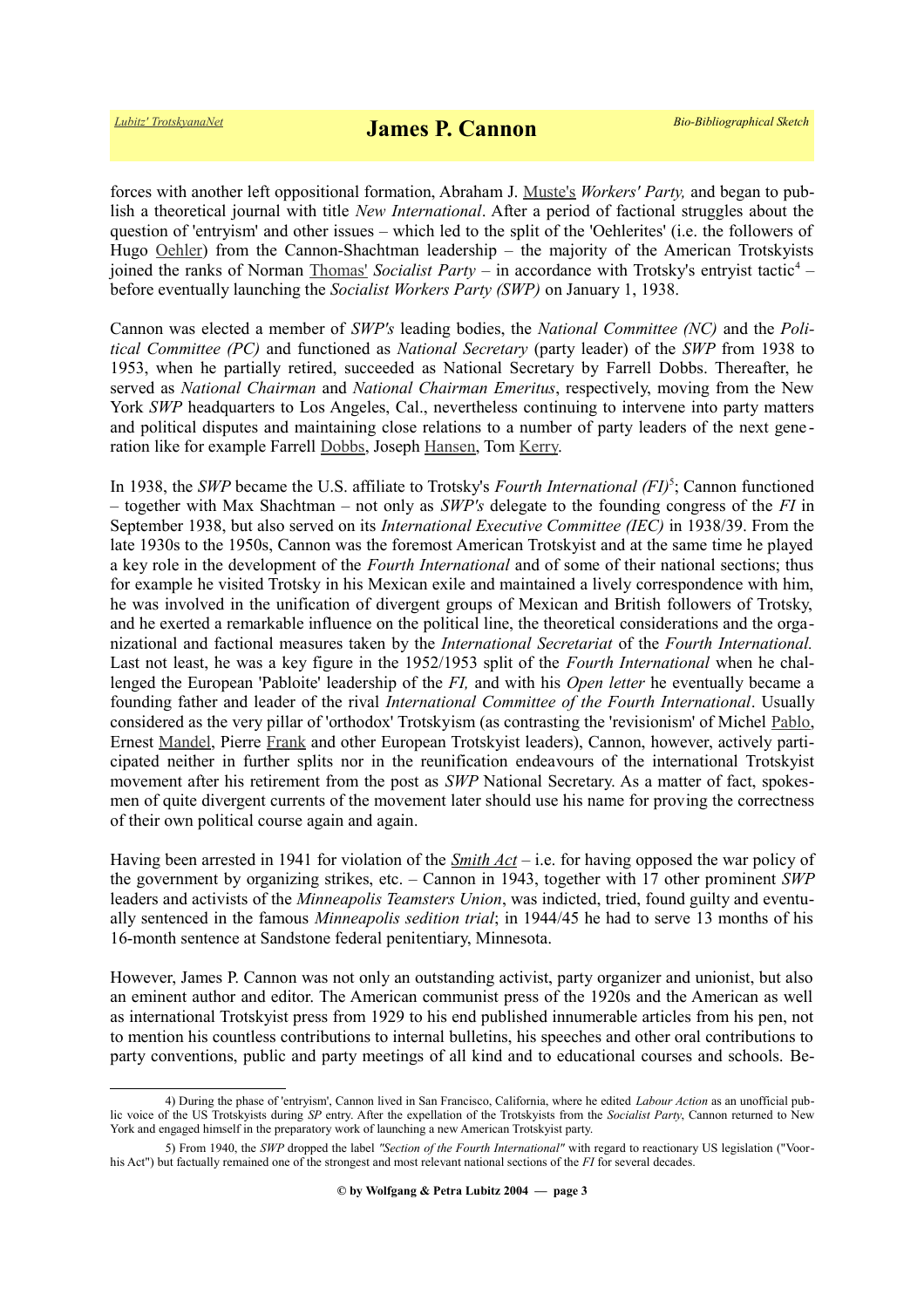sides this, there is a quite considerable number of books and pamphlets by Cannon, often based on his speeches and lectures and chiefly focusing on the history of the Trotskyist movement in the United States. Of course reflecting *his* view of the matter, these books are eminent primary sources for an understanding and assessment of Cannon's thought, action and role. His *The struggle for a proletarian party* (1943) chiefly consists of letters, speeches and other documents contributed by him to the bitter factional struggle taking place between Cannon and Trotsky on the one side and [Burnham](https://en.wikipedia.org/wiki/James_Burnham) and [Shachtman](https://www.trotskyana.net/Trotskyists/Bio-Bibliographies/bio-bibl_shachtman.pdf) on the other; *Socialism on trial* (1942) records Cannon's testimony in the above-mentioned Minneapolis sedition trial; appended to later editions is the pamphlet *Defense policy in the Minneapolis trial*, a criticism by G. Munis and a rejoinder by Cannon; *The history of American Trotskyism : report of a participant* (1944) consists of contemporaneous lectures about the first decade of U.S. Trotskyism; writings from the early WW II period have been assembled in *The Socialist Workers Party in World War II* (1975); Cannon's very involvement into the factional struggle against Albert Goldman and Felix Morrow at the end of the Second World War and his considerations about the post-war perspectives are reflected in the collection *The struggle for socialism in the 'American century'* (1977); the inner-party controversies during the first years of McCarthyism, including the disputes leading to the so-called ['Cochrani](https://www.trotskyana.net/Trotskyists/Bio-Bibliographies/bio-bibl_cochran.pdf)te' split in the *SWP* and to the 'Pabloite' split in the *Fourth International*, are dealt with in *Speeches to the party* (1973); *America's road to socialism (1953)* is a series of lectures given by Cannon in 1952-53 presenting his views of the socialist future; *Notebook of an agitator* (1958) is a collection of Cannon's journalistic work, containing chiefly articles published in *The Militant*; *The first ten years of American communism* (1962) partially emerged from Cannon's lively correspondence with a historian of the movement, Theodore [Draper,](https://en.wikipedia.org/wiki/Theodore_Draper) but also includes articles about Eugene V. [Debs](https://en.wikipedia.org/wiki/Eugene_V._Debs) and the *IWW*; *Letters from prison* (1968) is an edited version of his letters about party-building problems written when serving his prison term at Sandstone penitentiary in 1944/45.

Several books consisting of writings, speeches, letters and other material have been published post-humously<sup>[6](#page-3-0)</sup>, e.g. two remarkable collections issued by the *Prometheus Research Library: Dog days : James P. Cannon vs. Max Shachtman in the Communist League of America 1931-1933* (2002) and *James P. Cannon and the early years of American communism : selected writings and speeches 1920- 1928* (1992); mention should also be made of the following posthumously published collections issued by Monad Press: *The Left Opposition in the U.S. 1928-31* (1981), containing reprints of many of Cannon's articles in *The Militant* and previously unpublished letters relating to internal party problems; a follow-up to this collection is *The Communist League of America 1932-34* (1985).

Many of his books and articles have been translated into French, German and other languages and continue to be reprinted again and again by Trotskyist publishers and in the Trotskyist and related press. During his lifetime, many writers adhering to the various currents of the international Trotskyist movement, including those who once had been his fellow comrades before they left the Trotskyist or 'Cannonite' camp, repeatedly dealt with Cannon's thought and action, their assessments ranging – as already sketched above – from more or less affirmative or hagiographic contributions to vitriolic criticism of his (allegedly) authoritarian or anti-intellectual approach, of his being either an exponent of Trotskyist orthodoxy and epigonism or the foster-father of 'Pabloite decline'; some critics have con-sidered him rather a Zinovievist than a Trotskyist<sup>[7](#page-3-1)</sup>. In view of his life-long commitment to the cause of Trotskyism and the key role he played in its history, both nationally and internationally, it goes without

<span id="page-3-1"></span><span id="page-3-0"></span><sup>6)</sup> For more details, see our *Selective bibliography*, below

<sup>7) &</sup>quot;The problem with Cannon was not his personal failings [...] The problem was that he functioned as a Zinovievist. His understanding of 'Marxism-Leninism' was shaped by the misconceptions of the early Comintern. He was at the 5<sup>th</sup> World Congress of the Comintern, the infamous 'Bolshevization' congress. So was Vincent R. Dunne, another leader of the American Trotskyist movement. They were both members of the Communist Party at that time. When they came back to the United States, they helped to organize the CPUSA's own 'Bolshevization' convention which resulted in the type of witch-hunt against ideological deviations that marked Zinoviev's Comintern and which has characterized American Trotskyism since its infancy. This was Cannon's problem, not his foibles as an individual." (Cited from Proyect, Louis: [Reply to Paul Le Blanc on his interpretation of the SWP](http://www.columbia.edu/~lnp3/mydocs/american_left/reply_to_leblanc.htm) [electronic resource].)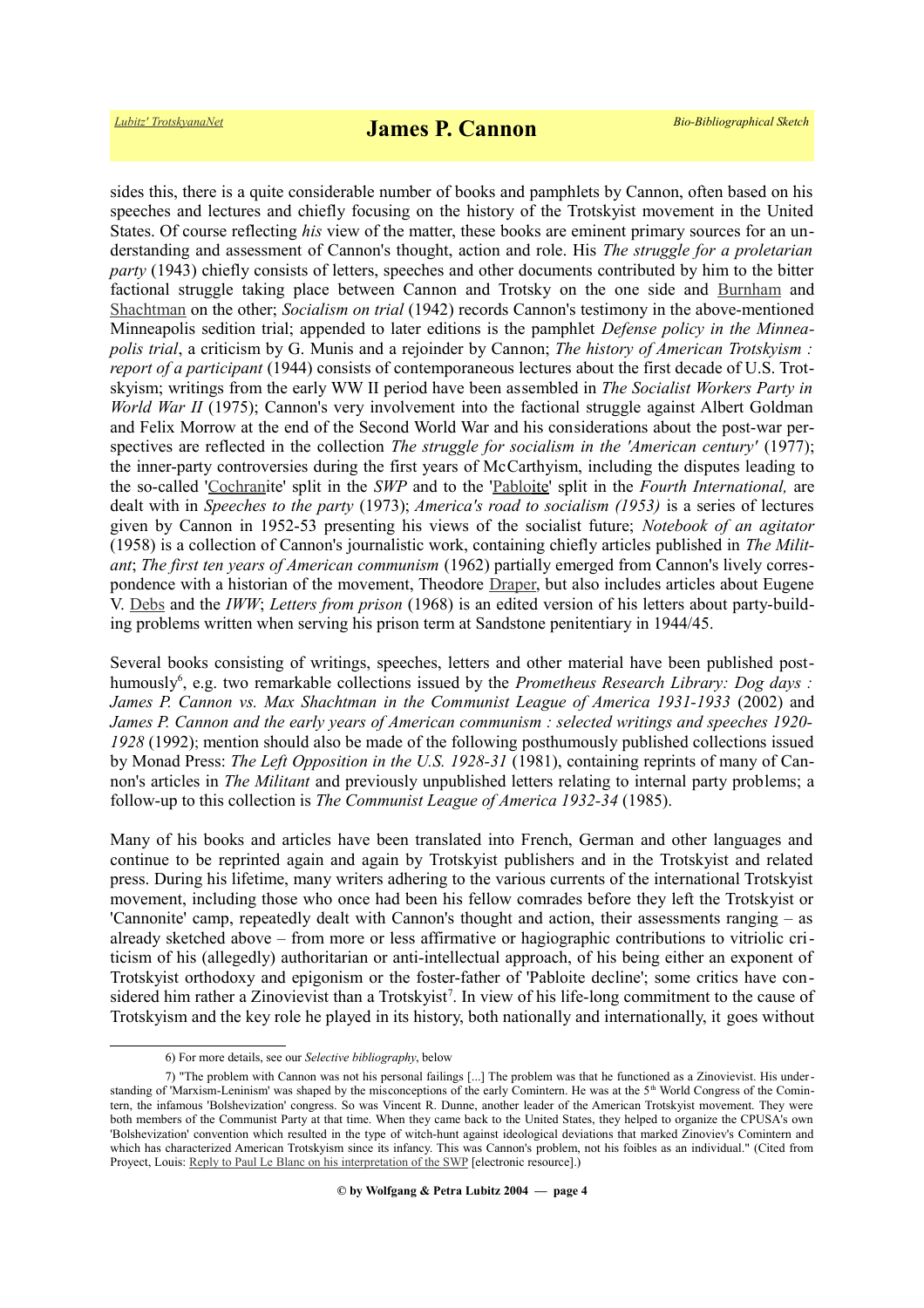saying that his death caused hundreds of obituaries, reminiscences and appraisals as well as of critical essays. Almost all those scholars dealing with American and international Trotskyism more or less exhaustively have to tackle with and refer to Cannon and 'Cannonism' and it is likely that historical re-search will continue to result in further books and articles about his life and work<sup>[8](#page-4-0)</sup>.

Aged 84, James P. Cannon died of a heart attack in Los Angeles on August 21, 1974. In New York, Los Angeles and elsewhere, memorial meetings were held at which his life and work was remembered and appraised by comrades, friends and sympathizers. Many of the memorial speeches together with other obituaries were published either in the American and international Trotskyist press or in collections such as for example *James P. Cannon as we knew him*. [9](#page-4-1)

James P. Cannon was married twice; first with Lista Makimson who died in 1929 and from whom he got a son, Carl, and a daughter, Ruth. Cannon's second life companion was Rose Karsner who was born Rose Greenberg in Romania in 1890 and who had come to the U.S. as a child. In 1911 she had married David Karsner, a socialist journalist with whom she had a daughter, Walta. However, in 1921 the marriage ended in divorce. In the same year, Rose Karsner got acquainted with James P. Cannon and from 1923/24 to her end, she had a close relationship with him, both personal and professional. However, it was only in 1955 that they got married. Rose Karsner in the 1920s - like Cannon - worked on the *International Labor Defense*. At the end of the 1920s she became a member of the *CLA*, later of the *SWP*, and remained a devoted Trotskyist until the end of her life. For many years she served as a business manager of *The Militant* and worked with *Pioneer Publishers* (which later became *Pathfinder Press*), the publishing arm of the *SWP*. She died in 1968.

We would like to conclude our biographical sketch by two quotations:

"Comrade Cannon's most remarkable achievement, nonetheless, was on American soil. Sharing in this achievement were the other pioneer Trotskyists in the United States - among them Vincent R. Dunne, Carl Skoglund, Arne Swabeck, and above all Rose Karsner [...]. These pioneer Trotskyists, however, would all give the main credit to Jim. This achievement was to build a viable nucleus of a revolutionary party in the United States, the main bastion of world capitalism. Not only did Jim build this nucleus, he maintained it and continued to build it for an unprecedented number of decades in face of enormous pressures. There has been nothing like it in the history of the revolutionary socialist movement. Jim held his nucleus together against the lure of posts in the trade-union bureaucracy, none of which are without considerable emoluments. He held this nucleus together against the merciless blows and venomous slanders of American Stalinism, once a powerful force in the radical movement and in many trade unions in the United States. He held this nucleus together in face of the hysteria of World War II, marching to prison at the head of the Trotskyists convicted as the first victims of the Smith Act for their political opposition to imperialist war. He held this nucleus together during the infamous decade of McCarthyism in the United States, when the Trotskyists were hounded from their jobs by the American political police, the FBI, and when our movement was almost completely isolated politically and virtually paralysed for lack of funds. He held this nucleus together against the deadly combination of McCarthyite repression and economic prosperity that led to years of passivity in the labor movement. There were casualties, of course. Valuable comrades grew discouraged and dropped out of activity. Cadres with years of experience could not endure the strain and developed political differences that gave them seeming justification for finding a road to the sidelines. But new recruits replaced them. And some of them proved to be of exceptional worth precisely because they swam against the stream in joining the movement in such a period. Jim's stamina and stubbornness won out in the end. He succeeded in

<sup>8)</sup> For a listing of secondary literature (obituaries, appraisals, memories, critical essays, etc.) about Cannon see our *Selective bibliography*, below.

<span id="page-4-1"></span><span id="page-4-0"></span><sup>9)</sup> Edited by Les Evans, New York, Pathfinder Press, 1976. For further details see our *Selective bibliography*, below.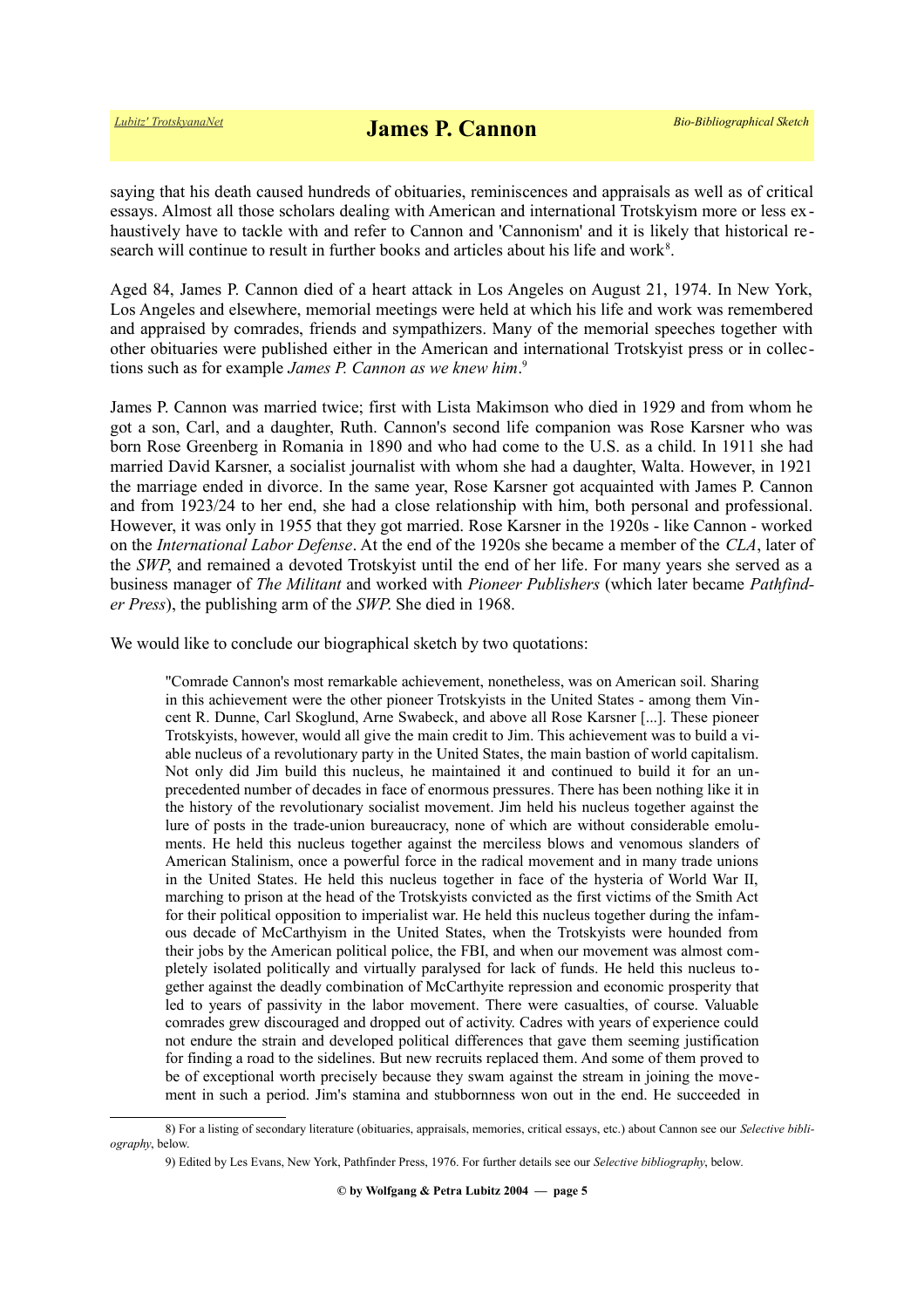maintaining the continuity of leadership, a continuity going back directly to the founders of American socialism [...]. During his years as the main leader of American Trotskyism, Jim became the teacher of three, if not four, generations of revolutionists."[10](#page-5-0)

"As an orator and writer, Cannon distinguished himself as an accomplished popularizer of revolutionary Marxist ideas that were strongly flavoured by a blending of the Bolshevik and U.S. labor-radical traditions."<sup>[11](#page-5-1)</sup>

## *Selective bibliography*

*Some introductory notes for a better understanding of certain peculiarities of the following Selective Bibliography:* 

1. In the sub-paragraph *Books/pamphlets (co-)authored by Cannon* we have – as a rule – omitted author's name from the author statement area of the title records whenever Cannon is the single author of a book, regardless whether his full name or initials only are given on title page or cover.

2. Works to which he contributed and which at the same time were (co-)edited by him, have been listed in both sub-para graphs *Books/pamphlets and journals (co-)edited by Cannon* **and** *Books, collections, journals, bulletins to which Cannon contributed*.

3. The sub-paragraph *Books, collections, journals, bulletins to which Cannon contributed* does **not** list his contributions to collective works, journals and bulletins etc. by the distinctive titles proper but *by source title only* (i.e. by title proper of the journal, collection or the like).

4. *TSB* item numbers (e.g. "<TSB 0716>") refer to our *Trotskyist Serials Bibliography* (München [etc.], 1993), which is out of print but is [available as PDF file](https://www.trotskyana.net/LubitzBibliographies/Trotsky_Bibliography/Leon_Trotsky_Bibliography.html) within the framework of our *Lubitz' TrotskyanaNet* website. In *TSB* you find detailed informations about Trotskyist journals, newsletters, bulletins and the like.

#### *Selective bibliography: Books/pamphlets (co-)authored by Cannon*

American Stalinism and anti-Stalinism. - New York, NY : Pioneer Publ., 1947. - 48 pp.

America's road to socialism. - New York, NY : Pioneer Publ., 1953. - 79 pp.

America's road to socialism / introd. by George Novack. - 2. ed. - New York, NY : Pathfinder Pr., 1975. - 124 pp. The case for socialist revolution : an A.B.C. of Trotskyism ; the testimony of J.P. Cannon in the U.S. labour

frame-up trial. - [London : E. Grant], 1942. - 40 pp.

The coming American revolution. - New York, NY : Pioneer Publ., 1947. - 31 pp.

The Communist League of America 1932-34 : writings and speeches, 1932-34 / ed. by Fred Stanton and Michael Taber. - New York, NY : Monad Pr., 1985. - 439 pp.

- Defense policy in the Minneapolis trial / a criticism by Grandizo Munis. An answer by James P. Cannon. New York, NY : Pioneer Publ., 1942. - 64 pp. - (International Bulletin ; 2,2) [Later ed. publ. with title: *What policy for revolutionists.* Also contained in later editions of *Socialism on trial*.]
- Don't strangle the party : three letters and a talk / introd. by George Breitman. New York, NY : Fourth Internationalist Tendency [etc.], 1986. - 23 pp. [& later ed.]
- The end of the Comintern : with The manifesto of the Fourth International. New York, NY : Pioneer Publ., 1943. - 34 pp.
- Eugene V. Debs : the socialist movement of his time, its meaning for today. New York, NY : Pioneer Publ., 1957. - 40 pp. - (Pioneer pocket library ; 5) [& later ed., publ. by Merit Publ. Also publ. with title *The Debs centennial*]
- The fifth year of the Russian revolution : report of a lecture. New York, NY : Workers Party of America, 1922. 20 pp.
- The first ten years of American communism : report of a participant. New York, NY : L. Stuart, 1962. 343 pp. [& later ed., publ. by Pathfinder Pr.]
- The history of American Trotskyism : report of a participant. New York, NY : Pioneer Publ., 1944. XIV, 268 pp.

<span id="page-5-0"></span><sup>10)</sup> Hansen, Joseph: In tribute to Jim Cannon : 'an internationalist to the marrow of his bones', in: *Intercontinental Press*, 12.1974 (31), p. 1112.

<span id="page-5-1"></span><sup>11)</sup> Le Blanc, Paul: Cannon, James Patrick (1890-1974), in: *Encyclopedia of the American Left / ed. by Mari Jo Buhle [et al.],* New York, NY, 1990, p. 124.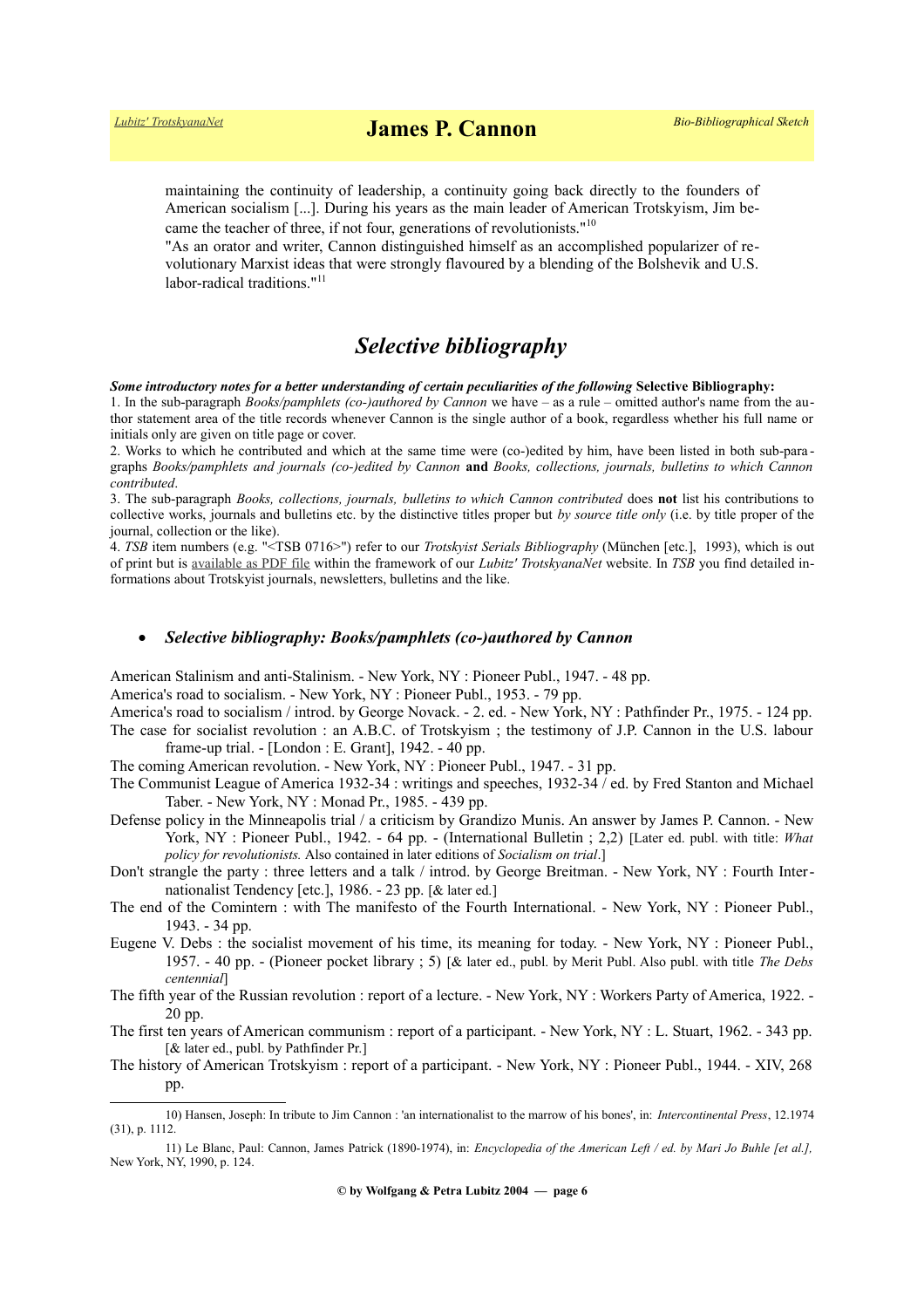The history of American Trotskyism : from its origins (1928) to the founding of the Socialist Workers Party ; report of a participant. - New York, NY : Pathfinder Pr., 1972. - XX, 268 pp. [& later ed.]

The I.W.W. : on the 50<sup>th</sup> anniversary of the founding convention - New York, NY : Pioneer Publ., 1956. - 43 pp. -(Pioneer pocket library ; 4) [& later ed., publ. by Merit Publ.]

- James P. Cannon and the early years of American communism : selected writings and speeches, 1920-1928 / Prometheus Research Library. - New York, NY : Spartacist Publ. Co., 1992. - XVI, 624 pp.
- Kampen för ett arbetarparti / svensk övers.: Anders Johansson och Göran Källqvist. Stockholm : Röda Rummet, 1979. - 159 pp.
- Der Kampf für eine proletarische Partei. Frankfurt a.M. : ISP-Verl., 1982. 112 pp. (ISP-Theorie ; 7)
- The Left Opposition in the U.S. 1928-31 : writings and speeches, 1928-31 / ed. by Fred Stanton. New York, NY : Monad Pr., 1981. - 446 pp.
- Leon Trotsky : memorial address "To the memory of the old man". New York, NY : Pioneer Publ., [1940]. 15 pp.
- Letters from prison. New York, NY : Merit Publ., 1968. XX, 354 pp. [& later ed., publ. by Pathfinder Pr.]
- La lutte pour un parti prolétarien (extraits) / trad.: Olivier Lestang. Paris : Centre d'Etudes et de Recherches sur les Mouvements Trotskyste et Révolutionnaires Internationaux, 1990. - 64 pp. - (Les cahiers du C.E.R.M.T.R.I ; 56)
- Notebook of an agitator. New York : Pioneer Publ., 1958. 362 pp. [& later ed., publ. by Pathfinder Pr.]
- Le parti révolutionnaire : les enseignements de Lénine et Trotsky sur cet instrument indispensable à la lutte pour le socialisme. - Ed. rev. et augm. - Montréal : Ed. d'Avant-Garde, 1974. - 37 pp.
- I primi dieci anni del Partito Comunista Americano / trad.: S. Cipriani. Milano : Jaca Book, 1977. 377 pp.
- The revolutionary party : its role in the struggle for socalism. New York, NY : Pathfinder Pr., 1975. 15 pp. [& later ed. - Originally publ. with title: *The vanguard party and the world revolution*, repr. from *50 years of world revolution*, New York, NY, 1968]
- The revolutionary perspective for the United States. New York, NY : Nat. Education Dept., Socialist Workers Party, 1975. - 37 pp. - (Education for socialists)
- The road to peace according to Stalin and according to Lenin. New York : Pioneer Publ., 1951. 48 pp.
- The Russian revolution. New York, NY : Pioneer Publ., 1944. 30 pp. [& later ed.]
- Socialism and democracy. New York, NY : Pioneer Publ., 1959. 21 pp.
- Socialism inför rätta / övers.: Göran Källqvist. Stockholm : Röda Rummet, 1982. 191 pp.

Socialism on trial : the official court record of James P. Cannon's testimony in the famous Minneapolis "sedition" trial / with an introd. by Felix Morrow. - New York, NY : Pioneer Publ., 1942. - 116 pp. [& later ed., partly publ. by Pathfinder Pr., with introd. by Joseph Hansen and George Novack, respectively]

- Socialist election policy in 1958. New York, NY : Pioneer Publ., 1958. 11 pp.
- The Socialist Workers Party in World War II : writings and speeches, 1940-43 / ed. by Les Evans. New York, NY : Pathfinder Pr., 1975. - 446 pp.
- Speeches for socialism. New York, NY : Pathfinder Pr., 1971. 462 pp. (A Merit book) [& later ed.]
- Speeches to the party : the revolutionary perspective and the revolutionary party. New York, NY : Pathfinder Pr., 1973. - 431 pp. [& later ed.]
- The struggle for a proletarian party. New York, NY : Pioneer Publ., 1943. XIII, 302 pp.
- The struggle for a proletarian party / ed. by John G. Wright and with a new introd. by George Novack. 2. ed. New York, NY : Pathfinder Pr., 1972. - XVIII, 302 pp.
- The struggle for socialism in the "American century" : writings and speeches, 1945-47 / ed. by Les Evans. New York, NY : Pathfinder Pr., 1977. - 480 pp.
- Trade unions in America / Wm Z. Foster ; J.P. Cannon ; E.R. Browder. Chicago, Ill. : Daily Worker Publ. Co., 1925. - 36 pp. - (The little red library ; 1) [& later ed.]
- Wall Street enjuicia al socialismo / trad. al castellano de Antonio Robles. México, D.F. : Ed. Lucha Obrera, 1945. - 185 pp. [& later ed., publ. by Pathfinder Pr., New York, NY]
- What is American fascism? : writings on Father Coughlin, Mayor Frank Hague, and Senator Joseph McCarthy / James P. Cannon and Joseph Hansen. - New York, NY : Nat. Education Dept., Socialist Workers Party, 1976. - 45 pp. - (Education for socialists) [& later ed., publ. by Pathfinder Pr., New York, NY]
- What policy for revolutionists : Marxism or ultra-leftism? / Grandizo Munis and James P. Cannon. New York : Merit Publ., 1969. - 64 pp. [Earlier ed. publ. with title: *Defense policy in the Minneapolis trial*]
- The workers and the Second World War : speech to the tenth national convention of the Socialist Workers Party, Oct. 2-4, 1942. - New York, NY : Pioneer Publ., 1942. - 46 pp.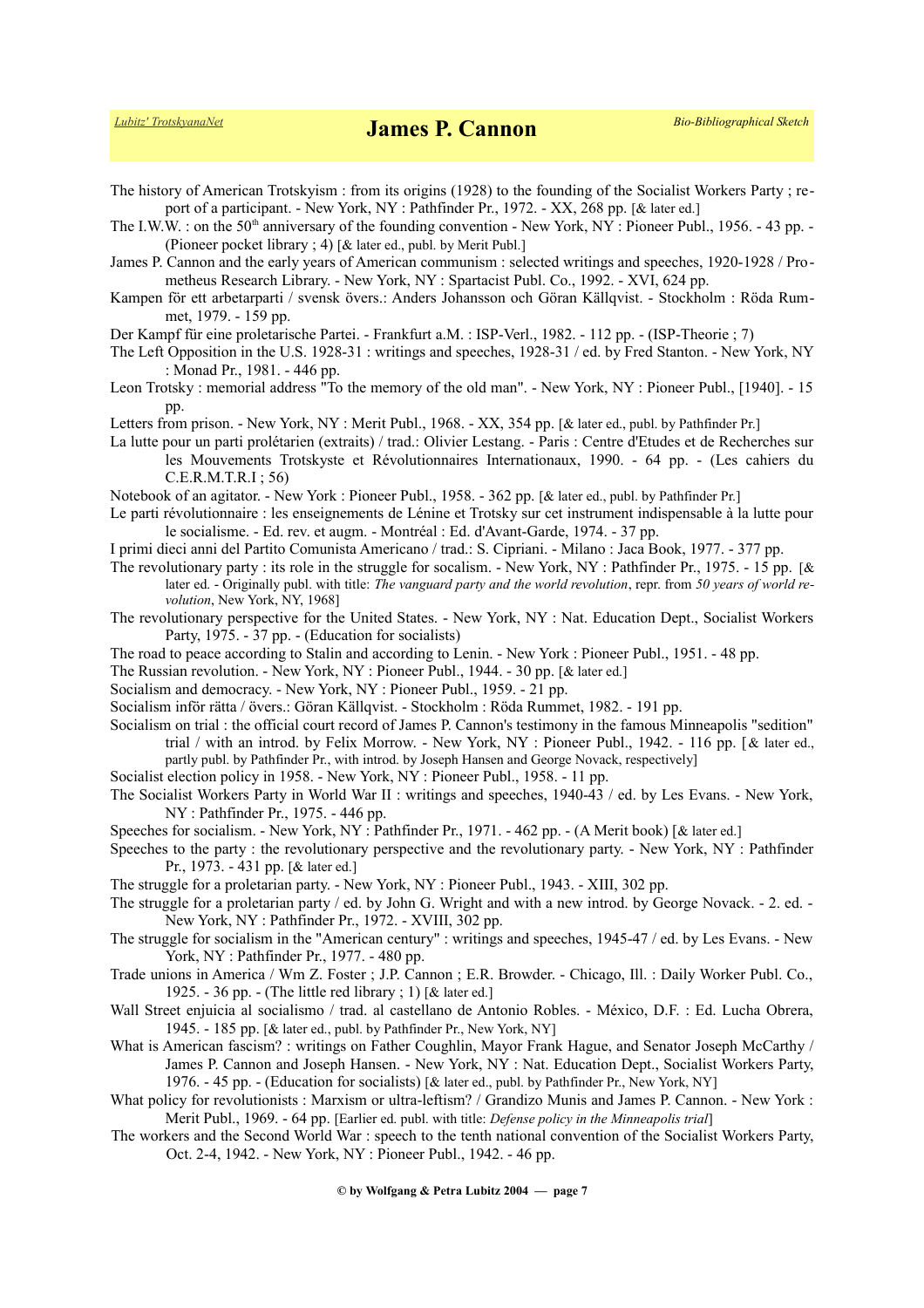### *Selective bibliography: Books/pamphlets and journals (co-)edited by Cannon*

Labor Action (San Francisco, Cal.) <TSB 0868> The Militant (New York, NY) [ISSN 0026-3885] <TSB 1026> New Militant (New York, NY) <TSB 1093> The Organizer (Minneapolis, Minn.) The Toiler (Cleveland, Ohio ; New York, NY)

### *Selective bibliography: Books, collections, journals, bulletins to which Cannon contributed*

- The 20th congress (C.P.S.U.) and world Trotskyism : a documented analysis. [London] : New Park Publica tions, 1957. - 124 pp. - (A New Park Publications pamphlet)
- 1905 : le mouvement ouvrier américain, la fondation de l'IWW et la révolution russe ; (textes et documents) / Centre d'Etudes et de Recherches sur les Mouvements Trotskyste et Révolutionnaires Internationaux. - Paris, 2005. - 82 pp. (Les cahiers du C.E.R.M.T.R.I. ; 118)
- 1940 1990 : 50 Jahre seit der Ermordung Leo Trotzkis. Wien : Gruppe Arbeiterstandpunkt, 1990. 19, 7 pp. (Studientexte der Gruppe ArbeiterInnenstandpunkt ; 3) - (Materialien der Gruppe ArbeiterInnenstandpunkt ; 13)
- Aspects of socialist election policy. New York, NY : Nat. Education Dept., Socialist Workers Party, 1971. 88 pp. - (Education for socialists)
- Background to "The struggle for a proletarian party" / James P. Cannon [et al.] New York, NY : Pathfinder Pr., 1979. - 45 pp. - (Education for socialists)
- Beilagen-Kreis im Radius der SPD : zur Vereinigungsdebatte von BWK, GIM, KPD... / Gruppe IV. Internationale. - Berlin, 1986. - 86 pp.
- Biulleten' oppozitsii (Bol'sheviki-Lenintsev) (Various places) <TSB 0102>
- Bulletin de la Ligue des Communistes-Internationalistes (Bolcheviks-Léninistes) (Amsterdam) <TSB 0178>
- Bulletin du Comité International de la IVe Internationale (Paris) <TSB 0208>
- Bulletin du Secrétariat Européen de la IVe Internationale (Paris?) <TSB 0210>
- Bulletin in Defense of Marxism (New York, NY) <TSB 0219>
- Bulletin intérieur / Parti Ouvrier Internationaliste (Bolcheviks-Léninistes) (Paris) <TSB 1172>
- Bulletin intérieur de la Ligue Communiste (Paris) <TSB 0226>
- Bulletin intérieur du Groupe Bolchevik-Léniniste de la SFIO (anciennement Ligue Communiste) (Paris) <TSB 0231>
- Cahiers Léon Trotsky (Various places) [ISSN 0181-0790] <TSB 0277>
- Communist (Chicago, Ill.)
- Communist International (New York, NY)
- Daily Worker (Chicago, Ill. ; New York, NY)
- Debs, Eugene Victor: Eugene V. Debs speaks / ed. by Jean Y. Tussey. New York, NY : Pathfinder Pr., 1970. 327 pp.
- Defending the revolutionary party and its perspectives : [documents and speeches of the 1952-53 factional struggle and split in the Socialist Workers Party]. - New York, NY : National Education Dept., Socialist Workers Party, 1969. - 31 pp. - (Education for socialists)
- Discussion Bulletin / Socialist Workers Party (New York, NY) <TSB 1547>
- Dobbs, Farrell: The voice of socialism : radio speeches by the Socialist Workers Party candidates in the 1948 election / Farrell Dobbs and Grace Carlson. - New York, NY : Pioneer Publ., 1948. - 31 pp.
- Documents sur la scission de 1952 du PCI (Section Française de la IVe Internationale) / Centre d'Etudes et de Recherches sur les Mouvements Trotskyste et Révolutionnaires Internationaux. - 2. - Paris, 1987. - 73 pp. - (Les cahiers du C.E.R.M.T.R.I. ; 45)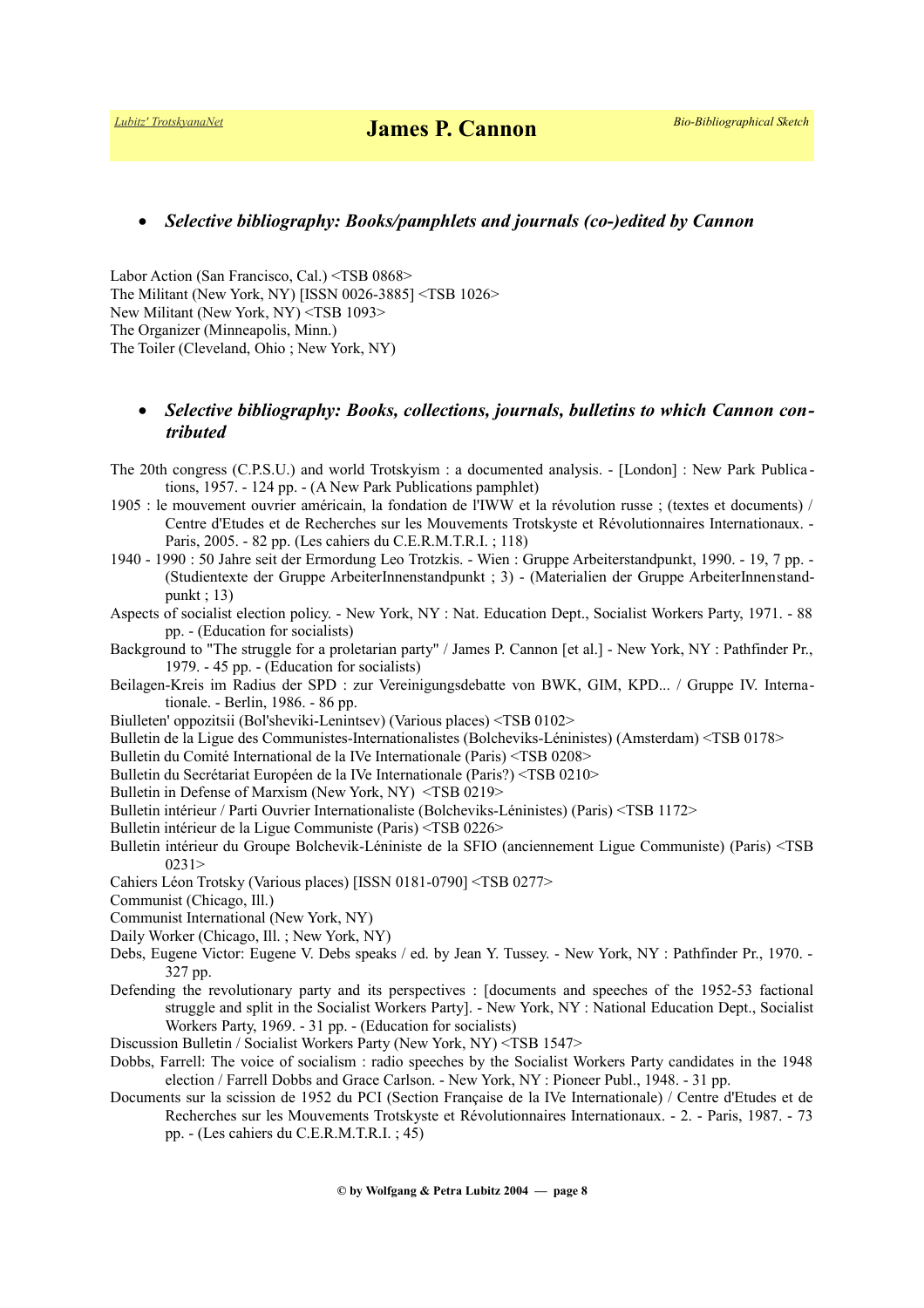Dog days : James P. Cannon vs. Max Shachtman in the Communist League of America 1931-1933 / comp., introd., and ed. by the Prometheus Research Library. - New York City : Prometheus Research Library, 2002. - XX, 715 pp.

Ergebnisse & [und] Perspektiven / Sonderausgabe (Essen) <TSB 0474>

The fate of the Russian revolution / ed. by Sean Matgamna. - 1-2. - London, 1998-2015

- Fifty years of world revolution : an international symposium / ed. and with an introd. by Ernest Mandel. Transl. by Gerald Paul. - New York, NY : Merit Publ., 1968. - 366 pp. [& later print.]
- The fight against fascism in the USA : forty years of struggle described by participants / James P. Cannon [et al.] - New York : Nat. Education Dept., Socialist Workers Party, 1976. - 55 pp. - (Education for socialists) [& later ed., publ. by Pathfinder Pr., New York, NY]
- Fjärde Internationalen (Uppsala, later: Stockholm, later: Göteborg) [ISSN 0345-3375] <TSB 0518>
- Fourth International (New York, NY, 1940-56) <TSB 0532>
- Front ouvrier (Lyon) <TSB 0567>
- Hansen, Joseph: James P. Cannon, the internationalist / Joseph Hansen. Appendices by James P. Cannon. [Notes by George Breitman]. - New York, NY : Nat. Education Dept., Socialist Workers Party, 1980. - 38 pp. - (Education for socialists)
- In Defense of Marxism (New York, NY) <TSB 0616>

Intercontinental Press (New York, NY) [ISSN 0020-5303 ; ISSN 0162-5594] <TSB 0657>

Internal Bulletin / Communist League of America (Opposition) (New York, NY) <TSB 0358>

- Internal Bulletin / Socialist Workers Party (New York, NY) <TSB 1548>
- International Bulletin / publ. for the International Executive Committee of the Fourth International by the Socialist Workers Party of the U.S.A. (New York, NY) <TSB 0540>
- International Committee documents, 1951-1954 : struggle in the Fourth International / issued by the National Education Dept., Socialist Workers Party. - 1-4. - New York, NY, 1974. - 246 pp. - (Towards a history of the Fourth International ; 3) (Education for socialists)
- International Information Bulletin / Socialist Workers Party (New York, NY) <TSB 1550>
- International Information Bulletin / Workers Party [1934-36] (New York, NY) <TSB 1852

International Press Correspondence (Vienna etc.)

International Secretariat documents, 1951-1954 : struggle in the Fourth International / issued by the National Education Dept., Socialist Workers Party. - 1-4. - New York, NY, 1974. - 210 pp. - (Towards a history of the Fourth International ; 4) (Education for socialists)

International Socialist Review (Chicago, Ill.)

- International Socialist Review (New York, NY) [ISSN 0020-8744] <TSB 0715>
- Die Internationale (Various places) [ISSN 0535-4005] <TSB 0731>
- James P. Cannon : a political tribute ; including five interviews from the last year of his life. New York, NY : Pathfinder Pr., 1974. - 46 pp. [Speeches and obituaries by J. Hansen, J. Barnes, T. Kerry, A. Pulley et al., reprinted from various sources, plus some interviews with and speeches by J.P. Cannon]
- Labor Defender (New York, NY)
- Labor Herald (Chicago, Ill.)
- Labor Unity (Chicago, Ill. ; New York, NY)
- Le Blanc, Paul: Leninism in the United States and the decline of the Socialist Workers Party / Paul Le Blanc. Amsterdam : IIRE/IIRF/IIIF, 1992. - 57 pp. - (Working papers of the International Institute for Research and Education ; 27)
- The Leninist position on youth-party relations : documents from the YSA & SWP, 1957-61. New York, NY : Spartacist, [1967]. - VIII, 27 pp. - (Marxist bulletin ; 7)
- Leon Trotsky the man and his work : reminiscences and appraisals / Joseph Hansen [et al.] New York, NY : Merit Publ., 1969. - 128 pp.
- Leon Trotsky on labor party : stenographic report of discussion held in 1938 with leaders of the Socialist Workers Party. - [New York, NY] : Bulletin Publications, 1968. - 20 pp.
- The Liberator (New York, NY)
- The Militant (New York, NY) [ISSN 0026-3885] <TSB 1026>
- The New International (New York, NY, 1934-36 and 1938-58) <TSB 1089>
- New Militant (New York, NY) <TSB 1093>
- Ohio Socialist (Cleveland, Ohio)
- The Organizer (Minneapolis, Minn.)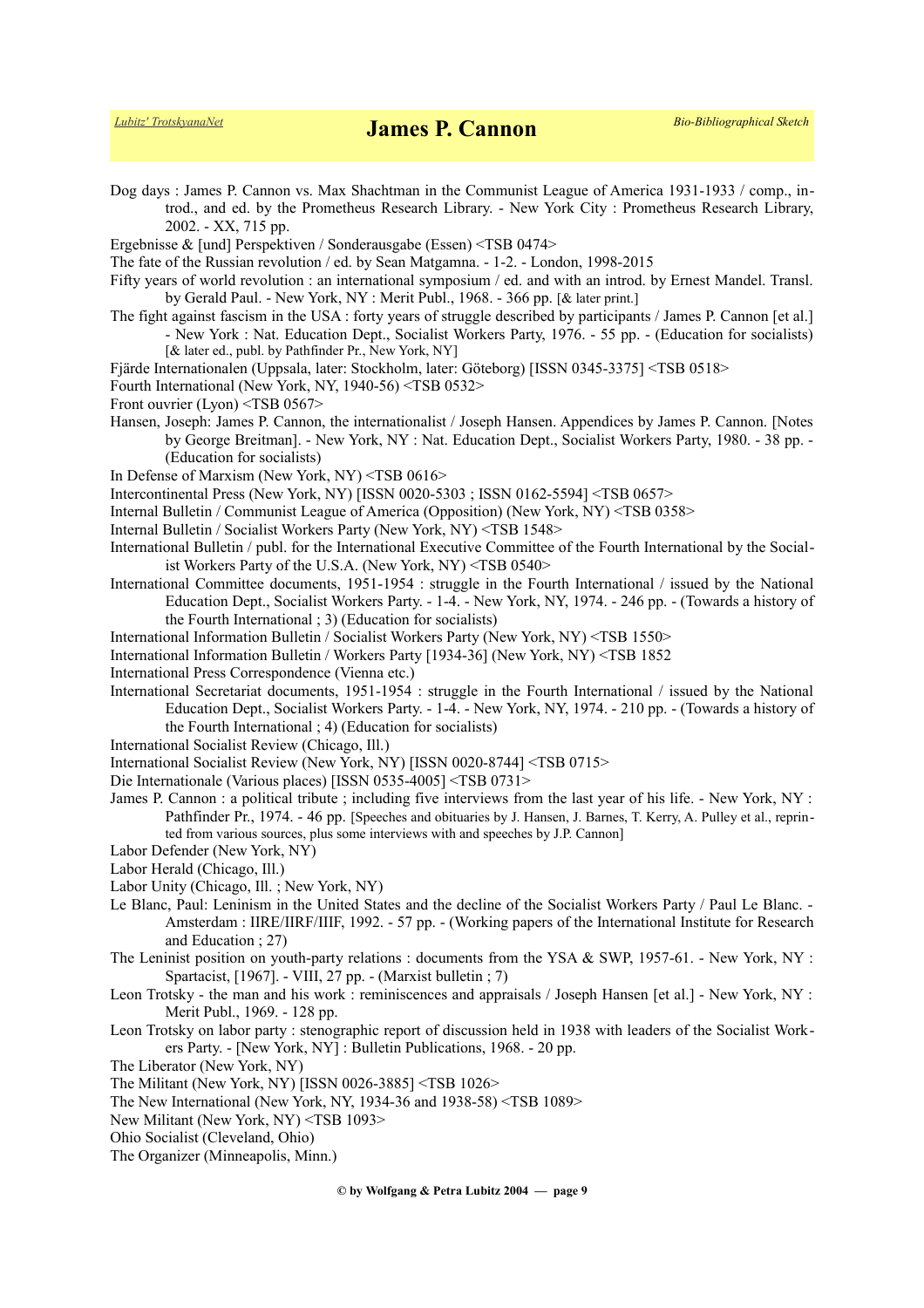Party Organizer / Communist Party of the USA, Central Committee (New York, NY)

Quatrième Internationale (Paris etc., 1936- ) [ISSN 0771-0569 - ISSN 0765-1740] <TSB 1282>

- Revolutionary Cuba today : the record of a discussion. New York, NY : Pathfinder Pr., 1980. 136 pp. (Education for socialists)
- Revolutionary principles and working-class democracy / ed. by Paul Le Blanc. New York, NY : Fourth Internationalist Tendency, 1992. - VI, 412 pp. - (In defense of American Trotskyism)
- Revolutionary strategy in the fight against the Vietnam war. New York, NY : Nat. Education Dept., Socialist Workers Party, 1975. - 94 pp. - (Education for socialists)
- Socialism and democracy : democracy, direct action and the class struggle. London : WL Publications, 1994. 96 pp. - (A Workers' Liberty special) (Workers' Liberty ; 17=spec.iss.)
- Socialist Action (San Francisco) [ISSN 0747-4237] <TSB 1489>
- Socialist Appeal (New York, NY) <TSB 1497>
- Socialist Viewpoint (San Francisco, Cal.) [ISSN 1535-5438]
- Solidarity (Chicago, Ill.)
- Spartakist (Frankfurt a.M., later: Hamburg; later: Berlin) [ISSN 0173-7430] <TSB 1665>
- The struggle to reunify the Fourth International : (1954 1963) / National Education Dept., Socialist Workers Party. - 1-4. - New York, NY, 1977-78. - [Various pag.] - (Towards a history of the Fourth International ; [7]) (Education for socialists)
- SWP Discussion Bulletin (New York, NY) <TSB 1684>
- The Toiler (Cleveland, Ohio ; New York, NY)
- Torotsuki-kenkyu = Trotsky Studies (Tokyo) <TSB 1707>
- Toward a socialist America : what Socialist Action stands for / ed. by Asher Harer. San Francisco, Cal. : Socialist Action, 1987. - 24 pp. - (A Socialist Action pamphlet)
- Trotsky, Leon: The draft program of the Communist International : a criticism of fundamentals / L.D. Trotsky. Introd. by James P. Cannon. - New York, NY : The Militant, 1929. - XI, 139 pp. [& later ed., publ. by AMS Pr., New York]
- Trotsky, Leon: Stenographic report dated June 1940 of a discussion with Leon Trotsky on Stalinism and Trotskyism in the USA. - [London : New Park Publications, s.d.] - 23 pp.
- Trotskyism versus revisionism : a documentary history / ed. by C. Slaughter. 1-7. London : New Park Publications, 1974-84 [vol. 7: Detroit, Mich. : Labor Publications]
- Unser Wort (Prag, later: Paris; later: Antwerpen; later: New York, NY) <TSB 1761>
- US Trotskyism 1928-1965 / ed. by Paul Le Blanc et al.. 1-3. Leiden [etc.], 2018-2019. (Dissident Marxism in the United States ; …) - (Historical materialism book series ; …) [3 vols.]
- La Vérité (Paris, 1940 ) [ISSN 0294-359X] <TSB 1774>
- Vida e morte de Trotsky / Pierre Frank [et al.] Trad. de J. Ferdinando Antunes. Lisboa : Ed. Delfos, [1974]. 240 pp. - (Compasso do tempo ; 19)
- Voice of Labor (New York, NY)
- The voice of socialism : radio speeches by the Socialist Workers Party candidates in the 1948 election / Farrell Dobbs, Grace Carlson, James P. Cannon. - New York, NY : Pioneer Publ., 1948. - 31 pp.
- Why we are in prison : farewell speeches of the 18 SWP and 544-CIO Minneapolis prisoners. New York, NY : Pioneer Publ., 1944. - 54 pp.
- The Worker (Chicago, Ill. ; New York, NY)

Workers Monthly (Washington, DC)

#### *Selective bibliography: Books and articles about Cannon*

- [Anon.]: Bibliography of the writings and speeches of James P. Cannon 1912-1928, in: *Cannon, James P.: James P. Cannon and the early years of American communism / Prometheus Research Library*, New York, NY, 1992, pp. 602-610.
- [Anon.]: Cannon and the "proletarian military policy", in: *Workers Power* <TSB 1856>, 1994 (Sept.)
- [Anon.]: Fourth International hails Cannon's achievements, in: *Intercontinental Press* <TSB 0657>, 12.1974 (31), p. 1107. [Obituary message by *United Secretariat of the Fourth International*]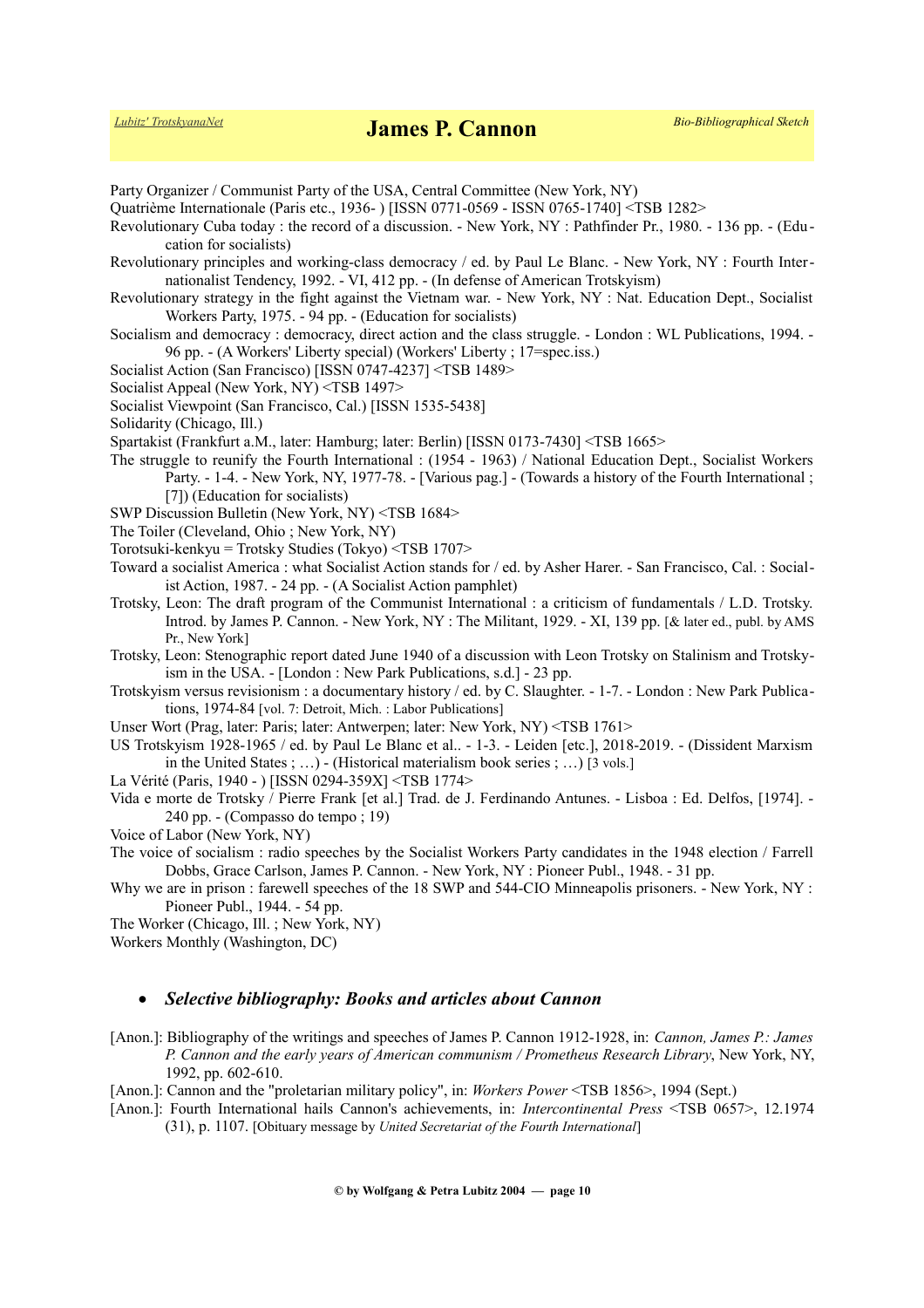- [Anon.]: A guide to James P. Cannon's books, in: *Bulletin in Defense of Marxism* <TSB 0219>, 1985 (23), pp. 30-31.
- [Anon.]: Hommage à James P. Cannon, in: *Cannon, James P.: La lutte pour un parti prolétarien (extraits)*, Paris, 1990, pp. 3-6.
- [Anon.]: Introduction, in: *Cannon, James P.: James P. Cannon and the early years of American communism / Prometheus Research Library*, New York, NY, 1992, pp. 1-70.
- [Anon.]: [James P. Cannon.](https://en.wikipedia.org/wiki/James_P._Cannon) [Biographical sketch, Wikipedia article]
- [Anon.]: James P. Cannon, in: *Who are the 18 prisoners in the Minneapolis labor case? : how the Smith "Gag"* Act has endangered workers rights and free speech / foreword by James T. Farrell, New York, NY, [1944], pp. 11-12. [Biographical sketch]
- [Anon.]: James P. Cannon : February 1, 1890 August 21, 1974, in: *Intercontinental Press* <TSB 0657>, 12.1974 (31), pp. 1107-1108. [Obituary]
- [Anon.]: James P. Cannon : fondateur du trotskysme américain, in: *Inprecor : [French edition]* <TSB 0647>, 1974 (7), p. 2, 31-32. [Obituary]
- [Anon.]: James P. Cannon : foremost American revolutionist ; a political tribute to Jim Cannon, in: *The Militant* <TSB 1026>, 38.1974 (Sept. 6), pp. 3-12. [Obituaries and reminiscences by J. Barnes, J. Hansen, Pen Shu-tse, Chen Pi-lan, K. Kerry, A. Pulley, G. Novack, P. Brundy and the United Secretariat of the Fourth International]
- [Anon.]: James P. Cannon 1890-1974 : fondateur du trotskysme américain, in: *Quatrième Internationale* <TSB 1282>, n.s. no. 1974 (18/19), pp. 46-47. [Obituary]
- [Anon.]: James P. Cannon, Trotskyite, dead, in: *The New York Times*, 1974 (Aug. 23), p. 32. [Obituary]
- [Anon.]: Messages in tribute to Jim Cannon. [1-2], in: *The Militant* <TSB 1026>*,* 38.1974 (Sept. 13), p. 21; Sept. 27, p. 21, 26.
- [Anon.]: [Obituary], in: *Truth* <TSB 1747>, 1974 (1), p. 8.
- [Anon.]: La Quatrième Internationale salue l'oeuvre de James P. Cannon / Secrétariat Unifié de la Quatrième Internationale, in: *Quatrième Internationale* <TSB 1282>, n.s. 1974 (18/19), p. 47. [Obituary message]
- Arnesen, Eric: Faction figure : James P. Cannon, early communism, and radical faith, in: *Labour = Le travail*, 2009 (63), pp. 243-258. [Review essay about Palmer, Bryan D.: James P. Cannon and the origins of the American revolutionary left, 1890-1928, Urbana, Ill., 2007]
- Alvin, Milton: Our revolutionary continuity, [pt. 1-2], in: *Socialist Action* <TSB 1489> 3.1985 (9), p. 18; 3.1985 (10), p. 6. [Edited version of a speech in tribute to James P. Cannon and Leon Trotsky, Los Angeles, Aug. 25, 1985. Pt. 1 with title: *Socialist veteran honors Trotsky and Cannon* ; pt. 2 with title: *The legacy of Trotsky and Cannon for our age*]
- Alvin, Milton: The revolutionary party : a review of four books by James P. Cannon. New York, NY : Nat. Education Dept., Socialist Workers Party, 1970. - 12 pp. - (Education for socialists)
- Ansel, Corey: American Trotskyist : the heritage of James P. Cannon, in: American Communist History, 14.2015 (1), pp. 41-55
- Bambery, Chris: The making of an agitator, in: *International Socialism* <TSB 0709>, ser.2, 2007 (115), pp. 198- 202. [Review of Palmer, B.: James P. Cannon and the origins of the American revolutionary left 1890-1928.]
- Bambery, Chris: The politics of James P. Cannon, in: *International Socialism* <TSB 0709>, ser.2, 1987 (36), pp. 49-89.
- Banda, Mike: James P. Cannon a critical assessment / Michael Banda. London : New Park Publications, 1975. - 47 pp. [Repr. from *Workers Press,* 1974 (Oct. 14-19)]
- Building the revolutionary party : an introduction to James P. Cannon. Chippendale, N.S.W. : New Course Publications, 1997. - 100 pp.
- Clarke, George: Leninism in practice / George Collins [i.e. George Clarke], in: *Fourth International* <TSB 0532>, 6.1945 (1=50), pp. 23-26.
- Couret, Daniel: James P. Cannon (1890-1974), in: *Dissidences : bulletin de liaison des études sur les mouvements révolutionnaires*, 3.2000 (7), pp. 27-28. [Biographical sketch]
- Foster, William Zebulon: Cannon, Lovestone, and Browder / William Z. Foster, in: *Political Affairs*, 28.1949 (Sept.), pp. 14-24.
- Gordon, Sam: The SWP is Jim Cannon's finest monument, in: *The Militant* <TSB 1026>, 38.1974 (Sept. 20), p. 14. [Obituary]
- Hansen, Joseph: Homenaje a Jim Cannon, in: *Intercontinental Press* <TSB 0657> 12.1974 (31), pp. 1139-1143. [Obituary]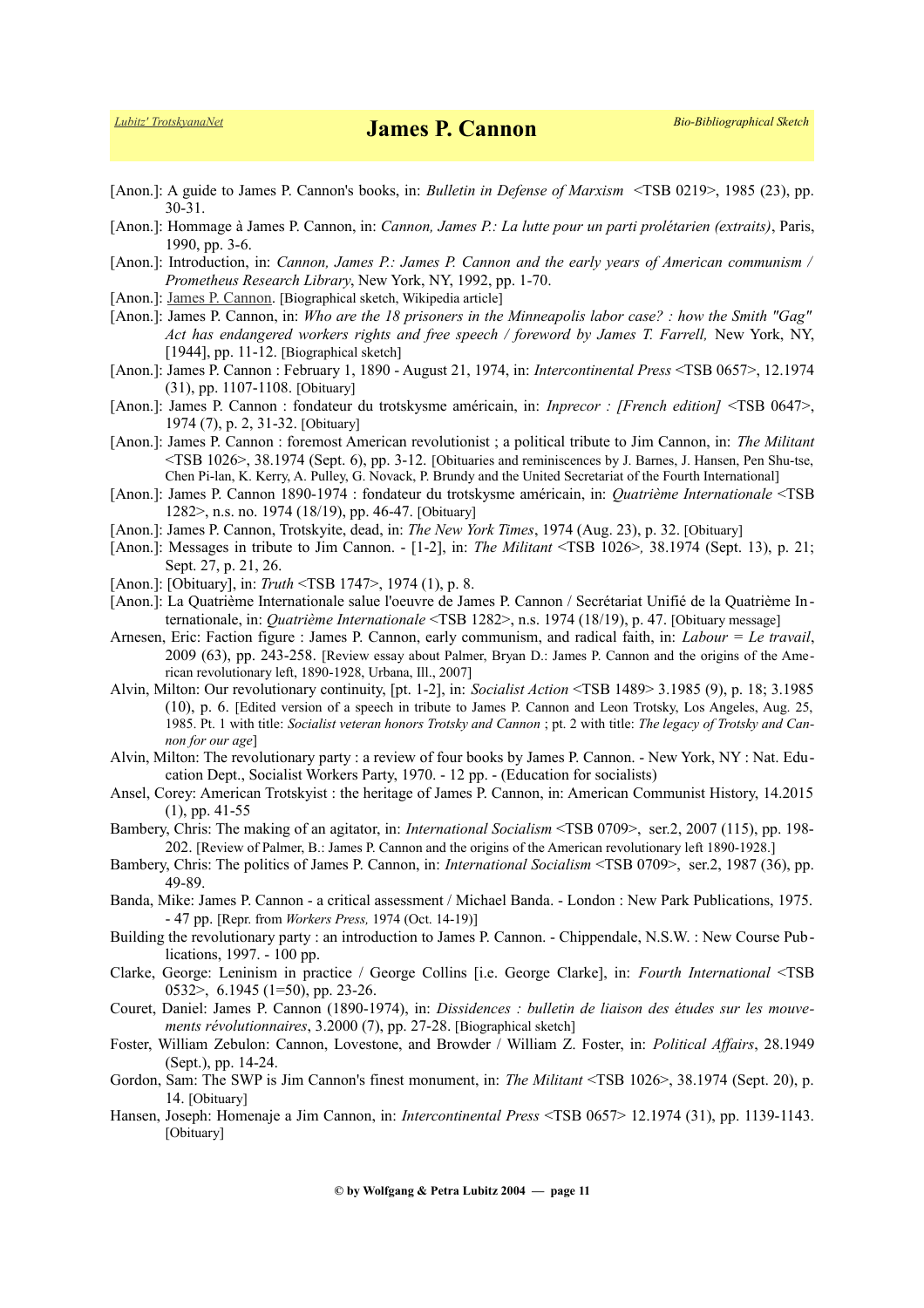- Hansen, Joseph: The importance of revolutionary continuity : on James P. Cannon's eightieth birthday, in: *Intercontinental Press* <TSB 0657> 8.1970 (13), pp. 295-299.
- Hansen, Joseph: In tribute to Jim Cannon : an internationalist to the marrow of his bones, in: *Intercontinental Press* <TSB 0657> 12.1974 (31), pp. 1109-1113. [Obituary speech delivered at a memorial meeting, Oberlin, Ohio, Aug. 23, 1974]
- Hansen, Joseph: James P. Cannon the internationalist / Joseph Hansen. Appendices / James P. Cannon. New York, NY : National Education Dept., Socialist Workers Party, 1980. - 38 pp. - (Education for socialists)
- Harer, Asher: James P. Cannon, 1890-1974 : a fighter for socialism in America, in: *Toward a socialist America : what Socialist Action stands for / ed. by Asher Harer,* San Francisco, Cal., 1987, pp. 11-15.
- Harer, Asher: James P. Cannon, 1890-1974 : a fighter for socialism in America, in: *Socialist Action* <TSB 1489>, 2.1984 (10), p. 11. [Obituary]
- Harer, Asher: James P. Cannon (1890-1974), founder of American Trotskyism, in: *Socialist Action* <TSB 1489>, 8.1990 (3), p. 17. [Obituary]
- Higgins, Jim: Magnificent disciple who lost his way, in: *Higgins, Jim: Speak one more time : selected writings*, London, 2004, pp. 73-74. [Reprinted from *Socialist Worker* (London), 1974 (Sept. 7)]
- Holmes, David: A short political biography of James P. Cannon, in: *Socialist Viewpoint* (San Francisco), 4.2004 (11)
- Hommage à James P. Cannon (1890-1974), in: *Cannon, James P.: La lutte pour un parti prolétarien (extraits) / trad.: Olivier Lestang,* Paris, 1990, pp. 3-6.
- James P. Cannon : a political tribute ; including five interviews from the last year of his life. New York, NY : Pathfinder Pr., 1974. - 46 pp. [Speeches and obituaries by J. Hansen, J. Barnes, T. Kerry, A. Pulley et al., reprinted from various sources, plus some interviews with and speeches by James P. Cannon]
- James P. Cannon as we knew him : by thirty-three comrades, friends, and relatives / introd. by Jack Barnes. Ed. by Les Evans. - New York, NY : Pathfinder Pr., 1976. - 288 pp. [Collection of obituaries, reminiscences and appraisals by J. Hansen, G. Novack, F. Dobbs, S. Gordon, H. DeBoer, T. Grant, G. Breitman, F. Lovell, M. Alvin, B. Chester, H. Ring, C. Curtiss, E. Reed, M. Geldman, K. Kerry, T. Kerry, H. Braverman, J.Y. Tussey, F. Halstead, A. Pulley, R. Hansen, et al.]
- Lazitch, Branko: Cannon, James P. / Branko Lazitch in collab. with Milorad M. Drachkovitch, in: *Lazitch, Branko: Biographical dictionary of the Comintern / Branko Lazitch in collab. with Milorad M. Drachkovitch,* new, rev. and exp. ed., Stanford, Cal., 1986, p. 57. [Biographical sketch]
- Le Blanc, Paul: Cannon, James Patrick (1890-1974), in: *Encyclopedia of the American Left / ed. by Mari Jo Buhle [et al.],* New York, NY, 1990, pp. 123-124. [& later ed., publ. by Illinois Univ. Pr.] [Biographical sketch]
- Le Blanc, Paul: James P. Cannon and the Fourth International, in: *Revolutionary traditions of American Trotskyism / ed. with an introd. by Paul Le Blanc,* New York, NY, 1988, pp. 9-16.
- Matgamna, Sean: James P. Cannon 1890-1974, in: *Workers' Liberty* <TSB 1844>, 1990 (14), pp. 37. [Obituary on occasion of the Cannon centennial]
- Novack, George: James P. Cannon 1890-1974 : a tribute, in: *International Socialist Review* <TSB 0715>, 35.1974 (9), pp. 6-9. [Obituary]
- Palmer, Bryan Douglas: Cannon, James P. (1890-1974) and American Trotskyism / Bryan D. Palmer, in: *The international encyclopedia of revolution and protest : 1500 to the present / ed. by Immanuel Ness.* 2. Chichester [etc.], 2009, pp. 595-597
- Palmer, Bryan Douglas: James P. Cannon and the emergence of Trotskyism in the United States, 1928-38 / Bryan D. Palmer. - Leiden [etc.] : Brill, [2021]. - XXII, 1208 pp. - (Historical materialism book series [ISSN 1570-1522] ; 232)
- Palmer, Bryan Douglas: James P. Cannon and the origins of the American revolutionary left, 1890-1928 / Bryan D. Palmer. - Urbana, Ill. : Univ. of Illinois Pr., 2007. - XVIII; 542 pp. - (The working class in American history)
- Palmer, Bryan Douglas: James Patrick Cannon : revolutionary continuity and class-struggle politics in the United States / Bryan D. Palmer, in: *Palmer, Bryan D.: Marxism and historical practice.* 2. Leiden [etc.], 2015, pp. 272-293
- Robertson, James: Conmemoración para James P. Cannon, in: *Spartacist : Edición en epañol* <TSB 1637>, 1996 (27), pp. 35-42. [Edited version of author's speech delivered at a memorial meeting held Aug. 27, 1974]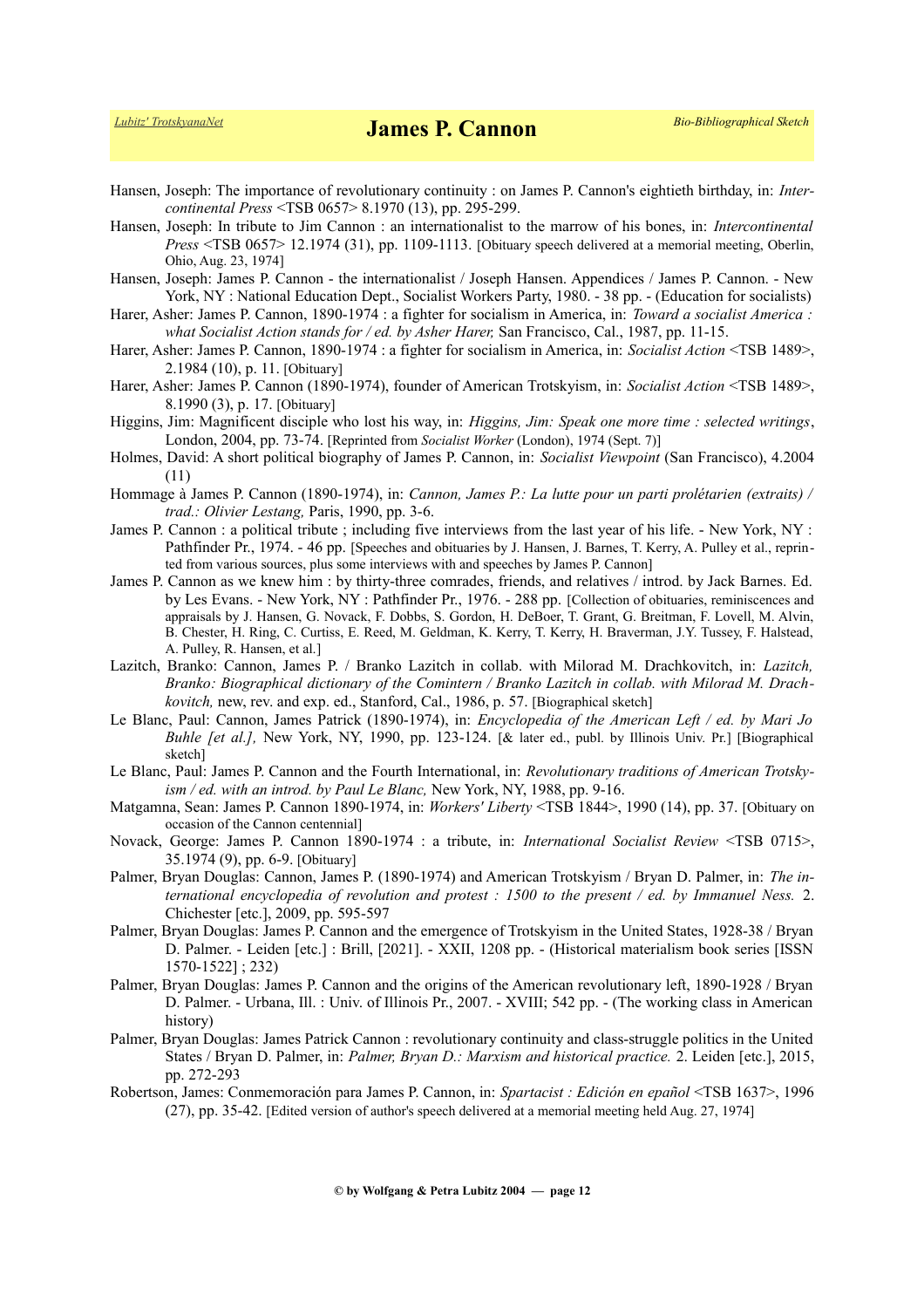Robertson, James: Gedenkfeier für James P. Cannon : 27. August 1974, in: *Spartacist : Deutsche Ausgabe* <TSB 1636>, 1997 (18), pp. 36-44. [Chiefly an edited version of author's speech delivered at a memorial meeting held Aug. 27, 1974]

Robertson, James: James P. Cannon, in: *Spartacist : English edition* <TSB 1640>, 1986 (38/39), pp. 32-40. [Edited version of author's speech delivered at a memorial meeting held Aug. 27, 1974]

- Stone, Ben: James P. Cannon, in: *Stone, Ben: Memoirs of a radical rank & filer,* New York, NY, 1986, pp. 107- 111. [Biographical sketch]
- Wagner, Erik: Pionier des Kommunismus "Jim" Cannon ist tot / H.W. [i.e. Erik Wagner], in: *Was tun* : *sozialistische Zeitung* <TSB 1818>, 7.1974 (59), p. 10. [Obituary]

Wainwright, Frank: [Strengths and weaknesses of Cannonism.](http://www.theorganizer.org/FI/Cannonism.html) [Electronic resource].

- Wald, Alan: Cannon, James P. (1890-1974), in: *Biographical dictionary of the American left / ed. by Bernhard K. Johnpoll [et al.],* New York, NY, 1986, pp. 62-65. [Biographical sketch]
- Wald, Alan: Portrait James P. Cannon, in: *Wald, Alan: The New York intellectuals : the rise and decline of the anti- Stalinist left from the 1930s to the 1980s,* Chapel Hill, NC [etc.], 1987, pp. 167-172. [Biographical sketch]
- Wald, Alan: Portrait of a revolutionary, in: *International Viewpoint* <TSB 0726>, 1984 (57), pp. 25-26. [Biographical sketch]

#### *Notes:*

*–* More informations about James P. Cannon are likely to be found within the context of many of the books, pamphlets, university works, articles and reviews listed in the relevant chapter(s) of the *[Lubitz' Leon Trotsky](https://www.trotskyana.net/LubitzBibliographies/Trotsky_Bibliography/Leon_Trotsky_Bibliography.html) [Bibliography \[ISSN 2190-0183\],](https://www.trotskyana.net/LubitzBibliographies/Trotsky_Bibliography/Leon_Trotsky_Bibliography.html)* particularly in chapters [7.5.18,](https://www.trotskyana.net/LubitzBibliographies/Trotsky_Bibliography/Leon_Trotsky_Bibliography_07.html#c7.5.18) [7.2.01](https://www.trotskyana.net/LubitzBibliographies/Trotsky_Bibliography/Leon_Trotsky_Bibliography_07.html#c7.2.01) - [7.2.05,](https://www.trotskyana.net/LubitzBibliographies/Trotsky_Bibliography/Leon_Trotsky_Bibliography_07.html#c7.2.05) [8.2.02.](https://www.trotskyana.net/LubitzBibliographies/Trotsky_Bibliography/Leon_Trotsky_Bibliography_08.html#c8.2.02)

– As a matter of fact, it is hardly possible to find out a book or an article focusing on the history of American Trotskyism or on the history of the *Fourth International* up to the 1960s which hasn't dealt with James P. Cannon's action and thought in one way or another.

– Additionally, we would like to mention some relevant items which have not (yet) been published (as at 2007): Bryan D. Palmer, Canadian labour historian and author of the first book-length biography of James P. Cannon, the first volume of which - titled *James P. Cannon and the origins of the American revolutionary left, 1890-1928* - *in 2007* was published by University of Illinois Press in 2007 [see above], also delivered several contributions<sup>[12](#page-12-0)</sup> about Cannon to scholarly conferences:

– *Native son : James P. Cannon and the origins of the American communist tradition.* (Contribution to the Annual Conference of the Canadian Historical Association, St.John's, Newfoundland, Canada, June 7, 1997);

– *Love and revolution : the devotions of James P. Cannon and Rose Karsner Greenberg.* (Contribution to the 21st North American Labor History Conference, Detroit, Mich., USA, Oct. 22, 1999);

– *Perspectives on Cannon.* (Contribution to the International Conference 'Explorations in the History of U.S. Trotskyism', New York, NY, USA, Sept. 29, 2000);

– *A native son : An American radical confronts the Russian revolution*. (Contribution to 'Seeds of liberation: Sowing Radical Ideas in Conservative Times', a Conference in Honor of Michael Sprinker, Stony Brook, NY, USA, Oct. 7, 2000);

– *James P. Cannon : reinterpreting the origins of American Bolshevism*.(Contribution to 'Labouring Lives', Autumn Conference of the Society for the Study of Labour History, Manchester, Britain, Nov. 3, 2001.);

– *Once a Wobbly, always a Wobbly : the Industrial Workers of the World and the class struggle origins of James P. Cannon, founder of United States Trotskyism*. (Contribution to the Culture and the State Conference, Edmonton, Alb., Canada, May 3, 2003);

– *A year of living dangerously : James P. Cannon, the birth of American Trotskyism, and the Sixth World Congress of the Communist International, 1928.* (Contribution to the 5th European Social Science History Conference, Berlin, Germany, March 26, 2005);

– *Sealed with a revolutionary kiss : the passions and politics of James P. Cannon and Rose Karsner*. (Contribution to the 20th Annual Meeting of the Social Science History Association, Chicago, Ill., USA, Nov. 20, 2004)

<span id="page-12-0"></span><sup>12)</sup> Unfortunately, most of these were oral presentations based on notes only, i.e. there propably don't exist papers. The following list is based on a communication kindly supplied by Palmer in November 2005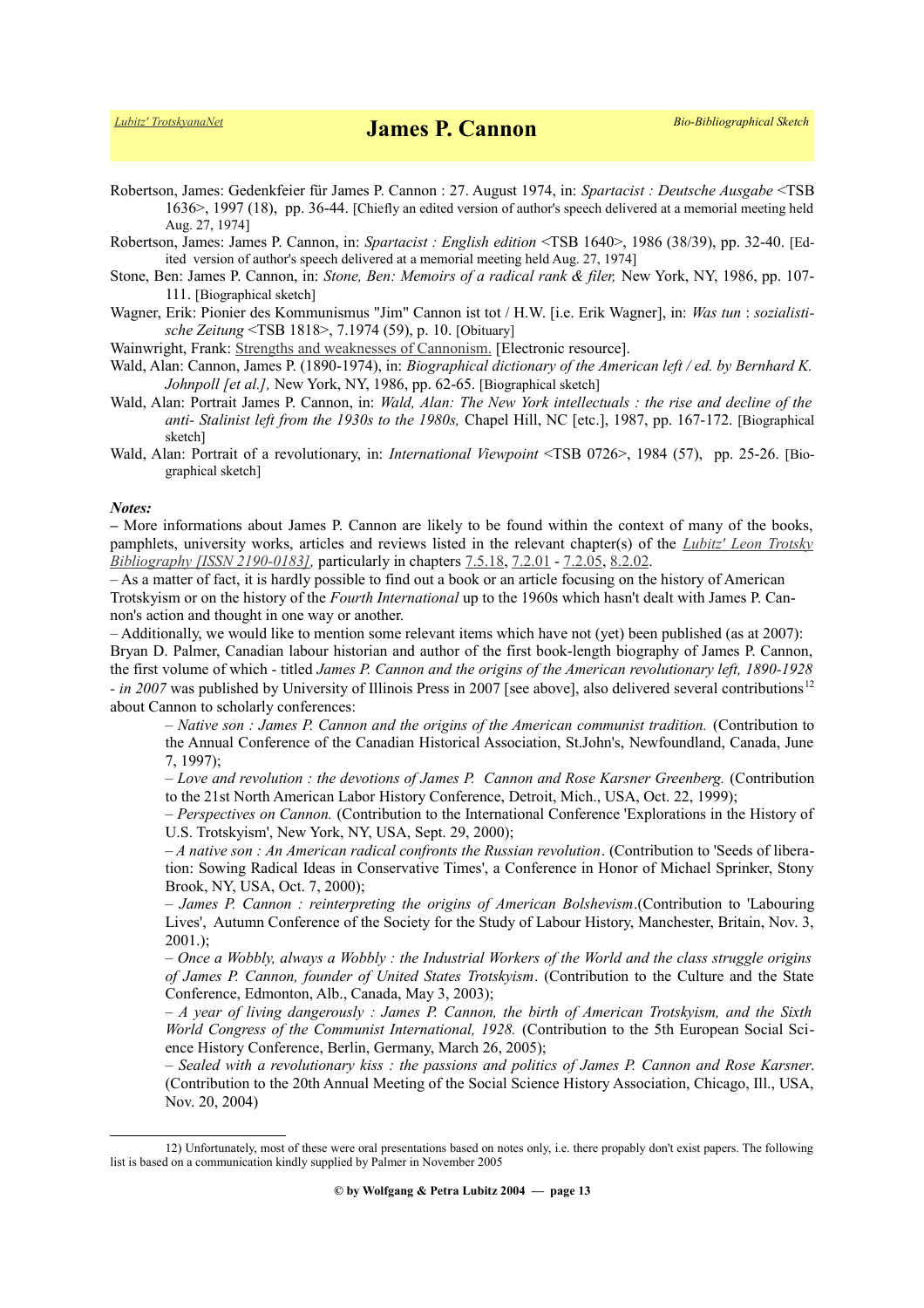#### *Selective bibliography: Books dedicated to Cannon*

Trotsky, Leon: Writings of Leon Trotsky, 1929 / ed. by George Breitman and Sarah Lovell. - New York, NY : Pathfinder Pr., 1975. - 460 pp.

Wohlforth, Tim: The prophet's children : travels on the American Left. - Atlantic Highlands, NJ : Humanities Pr., 1994. - XVIII, 332 pp. - (Historical memories)

### *Notes on archives*

**—** Rich archival resources relating to James P. Cannon are to be found in several public archives, chiefly in the United States. The main Cannon repository is housed at the *[State Historical Society of](https://www.trotskyana.net/Research_facilities/PublicArchives_America/publicarchives_america.html#statehistoricalsociety) [Wisconsin \(SHSW\) Archives Division](https://www.trotskyana.net/Research_facilities/PublicArchives_America/publicarchives_america.html#statehistoricalsociety)* (Madison, Wis.): the *[James Patrick Cannon Papers, 1919-](http://digicoll.library.wisc.edu/cgi/f/findaid/findaid-idx?c=wiarchives;cc=wiarchives;view=text;rgn=main;didno=uw-whs-mss00839)  [1975,](http://digicoll.library.wisc.edu/cgi/f/findaid/findaid-idx?c=wiarchives;cc=wiarchives;view=text;rgn=main;didno=uw-whs-mss00839)* comprising 61 archival boxes (24 cubic ft.), call no. Mss 839. Almost the entire collection has been microfilmed (65 reels of 35mm microfilm) being available under the call no. Micro 2033. *SHSW* also holds associated materials like for example tape recorded versions of many of Cannon's speeches and an almost complete set of all of Cannon's books and pamphlets. The collection was donated by the *SWP*; it consists of the following main sections:

- *Biographical and background material* (boxes 1 to 2), e.g. interviews, biographical miscellanies, obituaries, sympathy letters, memorabilia, inventories of his library, health notes;

- *Correspondence* (boxes 3 to 19), e.g. extensive letter exchanges with Leon Trotsky, Farrell Dobbs, James Burnham, Max Shachtman, Bert Cochran, Norman Thomas, A.J. Muste, Hugo Oehler, Michel Pablo, Natalia Sedova, Theodore Draper et al., chiefly covering the period 1929 to 1959. The correspondence section includes a considerable number of letters copied from originals preserved at other archival collections, for example at *Harvard University* and *Tamiment Library* (see below). It includes, too, Cannon's political correspondence with national and local *SWP* party leaders and officials, with members of the family and personal friends, with *SWP* members serving as guards to Trotsky in Mexico, and last not least his prison letters from 1944/45. Box 12 is chiefly made up by Cannon's Trotsky correspondence and the David Siqueiros investigation; other boxes are containing the so-called secretarial correspondence (e.g. correspondence with editors and publishers, correspondence dealing with aspects of his day-to-day activities). Another major file of correspondence, called *General correspondence*, in the Cannon papers consists of letters of third parties, i.e. of letters for which he was neither sender nor recipient, collected over the time from several different sources (e.g. reference copies of letters by J. Burnham, F. Dobbs, V. Dunne, T. Kerry, A. Swabeck and other *SWP* leaders circulated to Cannon for his information). Box 19 contains Cannon's exhaustive letter exchange with historian Th. Draper focusing on the early history of American communism;

- the section *International files* (boxes 20 to 25) reflects the discussions and activities of the international Trotskyist organizations and their national affiliations, particularly the role of the *SWP* and of Cannon. These files contain correspondence (e.g. by M. Pablo, E. Mandel, P. Frank), clippings, internal bulletins, resolutions, circular letters, minutes, articles, exchanges between *SWP* officials and the *International Secretariat*, letters and reports from various foreign sections of the *Fourth International*, from *SWP's* liaison men in Europe, Latin America and elsewhere (e.g. by Sherry Mangan, using Phelan as pseudonym), and various other documents in several languages. Boxes 24 and 25 consists of material reflecting the so-called Pablo discussion, i.e. the issues and events leading to and caused by the 1953 split within the *Fourth International* and its sections;

- another major section of the Cannon papers is constituted by *Speeches and writings* (boxes 26 to 40), i.e. notes, transcripts, drafts and fragments of speeches delivered by Cannon at party conventions, meetings, public mass meetings. This section also includes outlines, notes and transcripts of innumerable lectures given by Cannon at vacation schools and other educational conferences. The writings file